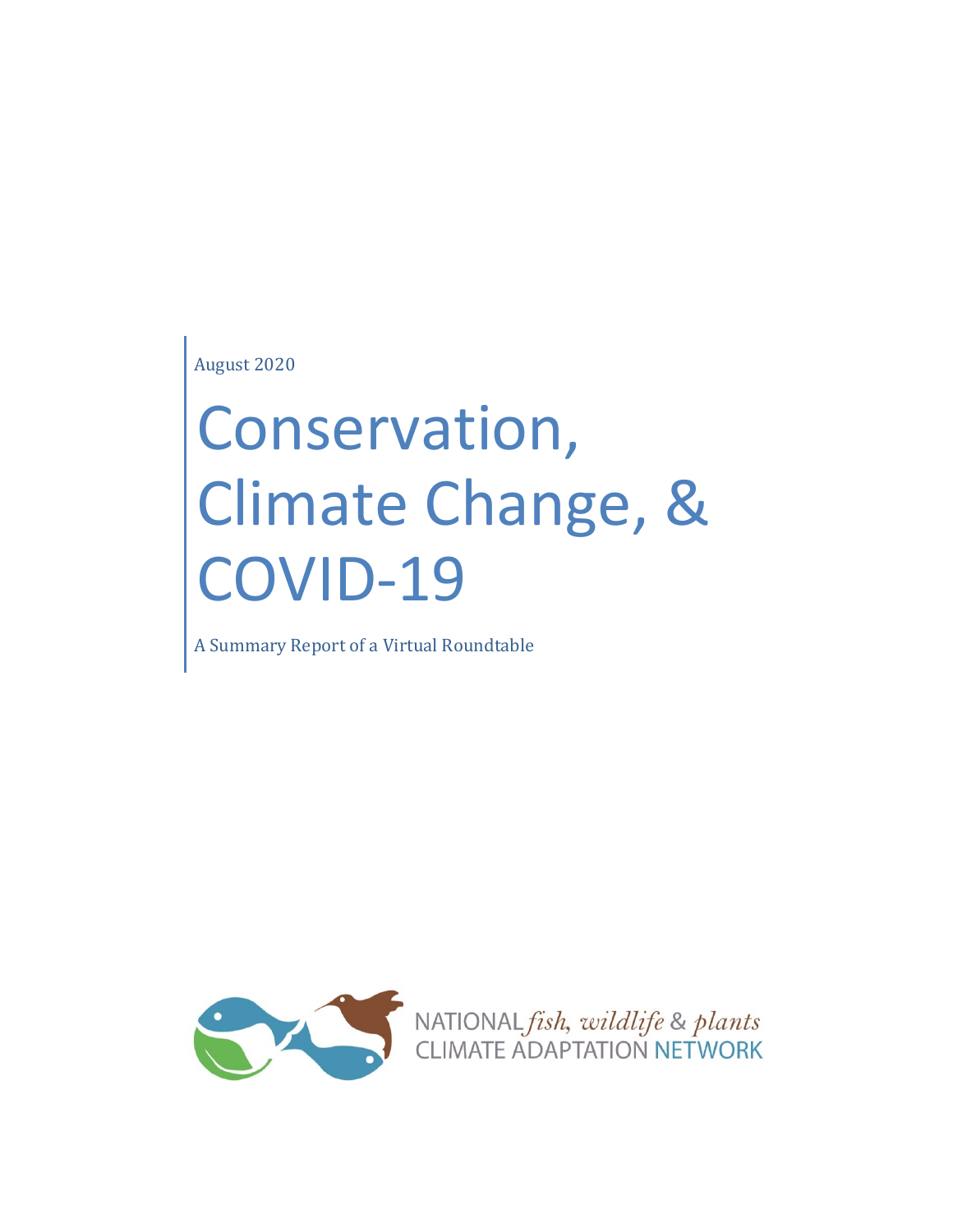## Conservation, Climate Change, & COVID-19

#### A Summary Report of a Virtual Roundtable

*Prepared by the National Fish, Wildlife, and Plants Climate Adaptation Network*

#### **Organizers & Authors**

Aimee Delach, Defenders of Wildlife Maggie Ernest Johnson, Association of Fish and Wildlife Agencies Mike Langston, PhD, USGS South Central Climate Adaptation Science Center Tracy Melvin, Michigan State University Robert Newman, PhD, University of North Dakota Ted Weber, Defenders of Wildlife

#### **Roundtable Speakers**

Katharine Hayhoe, PhD, Texas Tech University Kyle Whyte, PhD, University of Michigan

## **Introduction**

The COVID-19 pandemic has impacted society in ways we are only beginning to understand. In the U.S. alone, as of August 11, 2020, over five million people have tested positive for the virus, 163,000 have died, and the economy has declined dramatically. From employment and education to travel, dining and recreation, life has changed significantly. Yet, even amid the disruption caused by the pandemic, the crisis of biodiversity loss still looms, and climate change continues to impact communities around the world, and the need to work towards solutions remains as urgent as ever. The coronavirus adds more challenges to this work. But it also provides opportunities and lessons to draw from.

The National Fish, Wildlife, and Plants Climate Adaptation Network (Network) is an interagency collaboration representing federal, state, tribal, and nonprofit partners working to advance the practice of climate adaptation in the natural resource sector. The connections between conservation, climate change, and the COVID-19 pandemic are stark, complex, and deeply deserving of time and attention. To provide a forum to explore these issues more extensively, the Network organized a virtual roundtable discussion.

This report synthesizes the findings of a pre-roundtable questionnaire, as well as the themes and key messages of the roundtable discussion, offering a snapshot of the issues, priorities, and questions that came up. This report seeks to demonstrate both the breadth and depth of the issues explored and offers some steps to help practitioners engage and prepare for what comes next.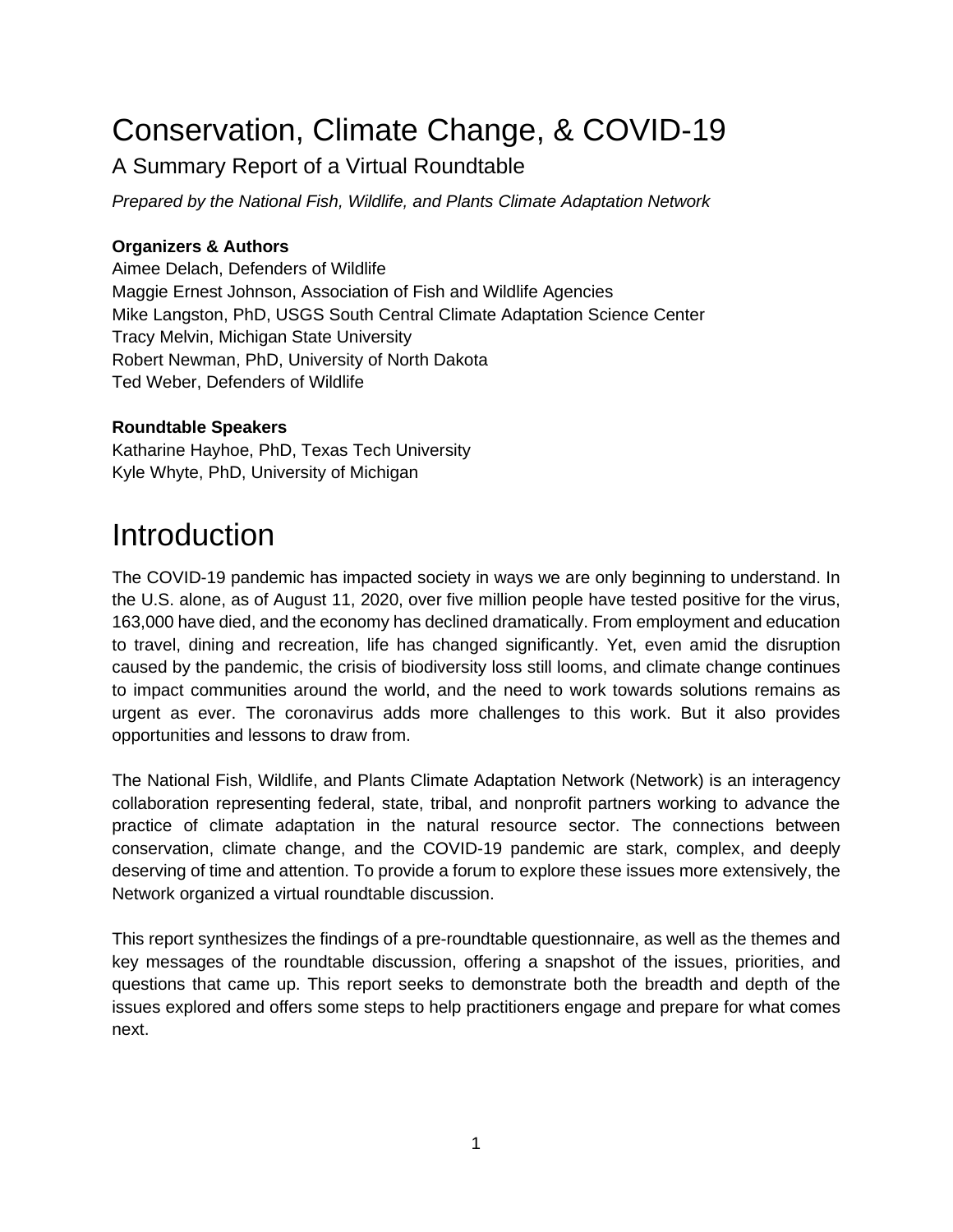# Survey Summary

In June, the Network sent a questionnaire to conservation and climate change professionals to request feedback on how the COVID-19 pandemic was affecting them, as well as its implications for conservation and climate change. The design and distribution of the survey was aimed at learning more from our colleagues about the challenges and opportunities they are experiencing, in order to inform the roundtable and other Network activities. It was not designed or distributed as a formal social science survey, and hence caution should be used in drawing any broader conclusions from the 109 individual responses. The goal of the questionnaire was to identify the key themes and use those to organize the roundtable discussion. The questions and a summary of answers follow. Detailed responses are available in the Appendix.

#### Q1: What do you see as the largest threat to conservation due to the COVID-19 pandemic?

Respondents identified a potential loss of revenue from budget cuts as the largest threat to conservation due to the pandemic (31%), followed closely by a pause in research or restoration initiatives (28%). An emerging theme was concern that the focus on the pandemic may deemphasize the importance of conservation and climate change.

#### Q2: How has the pandemic personally affected your work?

Almost three quarters (71%) of respondents reported working from home. More than one third (36%) cited an inability to get to a field site or laboratory. Lack of childcare has also been a substantial impact to work productivity.

Q3: Do you expect there to be a decrease in funds to support your work within the next year? If yes, have you made contingency plans?

Over half of respondents indicated that they expect a decrease in funds to support their work within the next year. But, only 14% reported that they had made contingency plans.

#### Q4: What are some interactions or connections between COVID-19, climate, and conservation that you have observed?

Respondents noted a reduction in climate adaptation and conservation work resulting from altered priorities, reductions in funding, and opportunities to get anything done. They also noted increased interest in outdoor recreation, seen as positive in terms of appreciation for nature, but often negative in increased impacts on wildlife habitat. Several indicated concern about greater impacts on minority or less economically secure communities, and some noted the parallels between COVID and climate change in public understandings of risk and acceptance of science.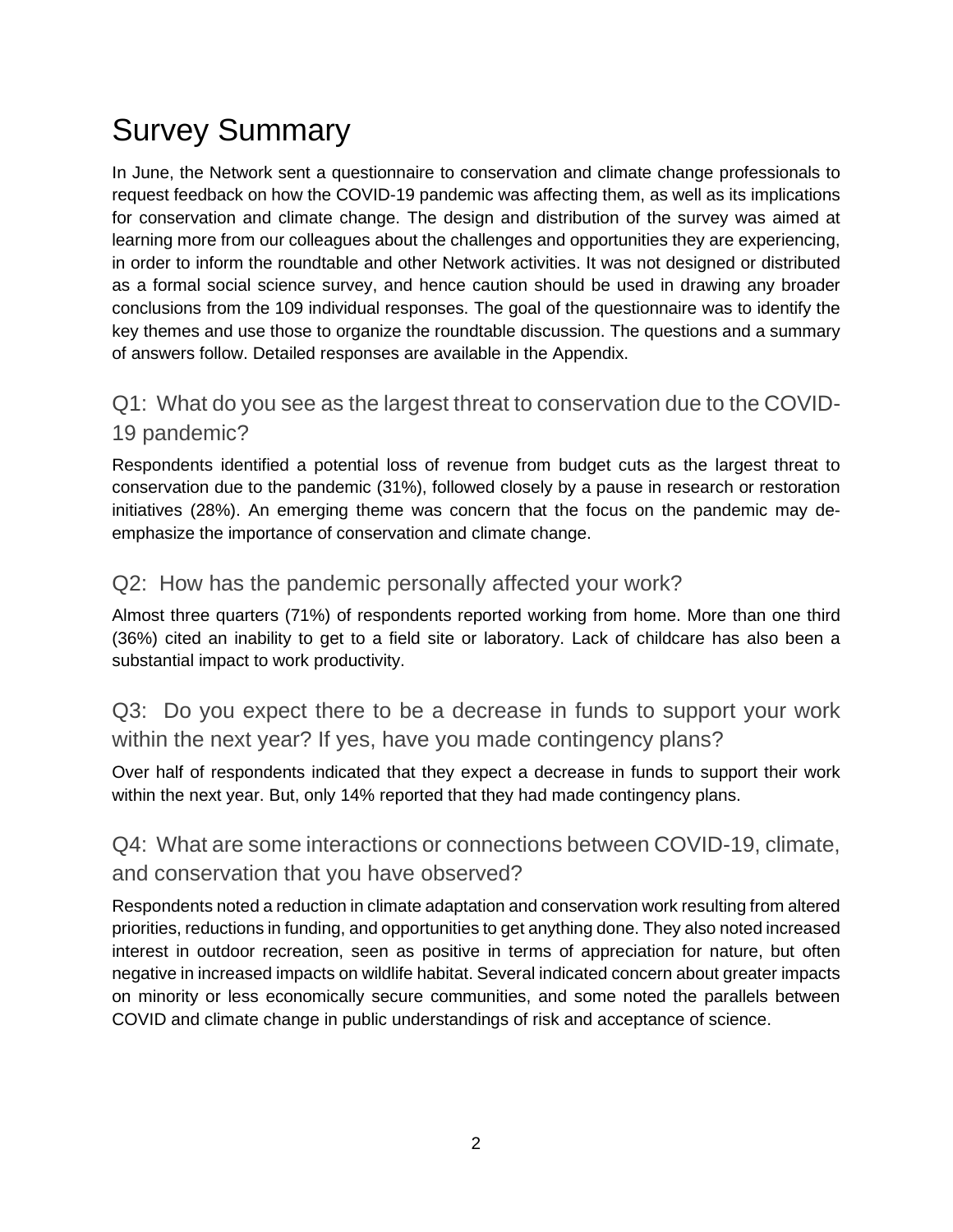Q5: What does the path back from the obstacles listed in Questions 2 & 3 look like to you, in your line of conservation-oriented work? Do you think there are opportunities to move in this direction?

Respondents were most concerned about the financial impacts of the shutdown and the loss of valuable research data. Many mentioned that they expect the future will include a greater reliance on technology for both meetings and data collection. Some expressed optimism that agencies can capitalize on the renewed interest in outdoor recreation. Others expressed a desire for change; to rethink the way we do things, or to reconsider our priorities. One wrote that this crisis gives us the opportunity "to take giant leaps forward, not just small ones." Overall, there seemed to be a sense that we were amidst a watershed moment, that significant change was coming. Some feared financial repercussions, while others saw opportunity for conservation and technological advances.

#### Q6: What can practitioners in the fields of climate change adaptation and conservation learn from the COVID-19 pandemic?

Respondents said the coronavirus pandemic demonstrated the need for adequate planning and preparation and international cooperation, things that are needed to adapt to coming climate change. The pandemic also illustrates societal divides that need to be addressed. Many thought the pandemic showed that people could work together to solve big problems, but other respondents took a more pessimistic view that people are unwilling to make necessary changes. Some respondents indicated that scientists need to improve communications with the public and policymakers and be better spokespersons for action. Others noted that native plants and wildlife can thrive with less human disturbance, if we control invasive species and enforce anti-poaching and other laws.

#### Q7: What are keystones of an 'ideal' future for conservation, climate change, and humanity?

This was an open-ended question, and thus drew a wide variety of responses. Some respondents called for a shift in societal values, better leadership, or increased reliance on science in decisionmaking, while the largest number of respondents recommended one or more concrete actions to mitigate and adapt to climate change, such as increase awareness, conserve land and species, and build a more sustainable and inclusive economy.

Q8: If funding were no obstacle, what conservation issue would you like most to study, and what type of expertise would you want on your research dream team?

Respondents hoped to study combinations of stressors (like pollution, habitat fragmentation, novel ecosystems, invasive species and climate change) and solutions to simultaneous problems. Almost all "dream teams" were interdisciplinary, and included not just ecologists, but economists,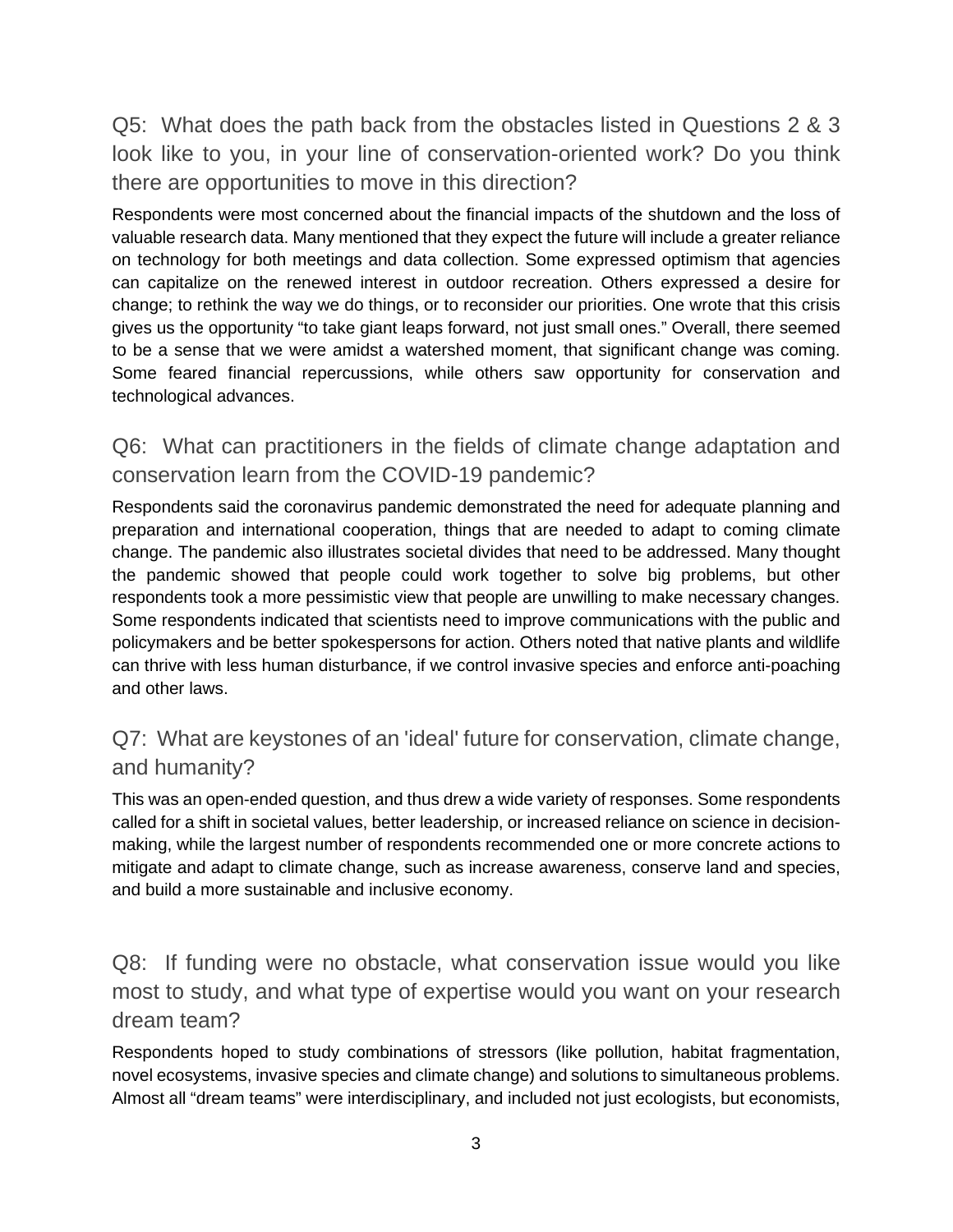social scientists, communications experts, and keepers of indigenous knowledges. Major themes included increasing the depth and breadth of managerial decision space, creating globally informed conservation, including environmental justice, effectively reaching the public, creating reserve networks, and studying social and economic drivers.

Q9: If the Network hosted a virtual roundtable discussion on conservation and climate change in the time of COVID-19, what would you want to discuss?

The top theme identified for exploration in the roundtable was: What are the lessons we can learn from the current pandemic in how we address and activate the public in other major environmental issues such as climate change or social justice? Beyond this question, responses were organized into major themes including leveraging opportunities, conservation action on-the-ground, public outreach and communication, breaking down silos, and questions around diversity, equity, inclusion, and justice, among others.

The organizers moved forward with organization of the roundtable based on the enthusiasm expressed, and used these themes, in addition to the other survey findings, to develop some prepared questions for the panelists. The prepared questions are provided in the next section of this report.

## Roundtable Discussion

## Guest speakers

We invited two highly regarded thinkers on climate change to provide their views on climate change adaptation, COVID-19, and the intersection of the two, as well as address questions arising from the survey. They also answered questions from the audience.

Dr. Kyle Whyte is Professor of Environment and Sustainability and George Willis Pack Professor at the University of Michigan School for Environment and Sustainability, serving as a faculty member in the environmental justice specialization. Kyle's research addresses moral and political issues concerning climate policy and Indigenous peoples, the ethics of cooperative relationships between Indigenous peoples and science organizations, and problems of Indigenous justice in public and academic discussions of food sovereignty, environmental justice, and the anthropocene. He is an enrolled member of the Citizen Potawatomi Nation.

Dr. Katharine Hayhoe is an atmospheric scientist and the Political Science Endowed Chair in Public Policy and Public Law at Texas Tech University, where she is director of the Climate Center. In 2019, she was named UN Champion of the Earth, the UN's highest environmental honor. She is also the CEO of the consulting firm ATMOS Research and Consulting and is well known for her public talks on climate science, impacts, communication, and faith.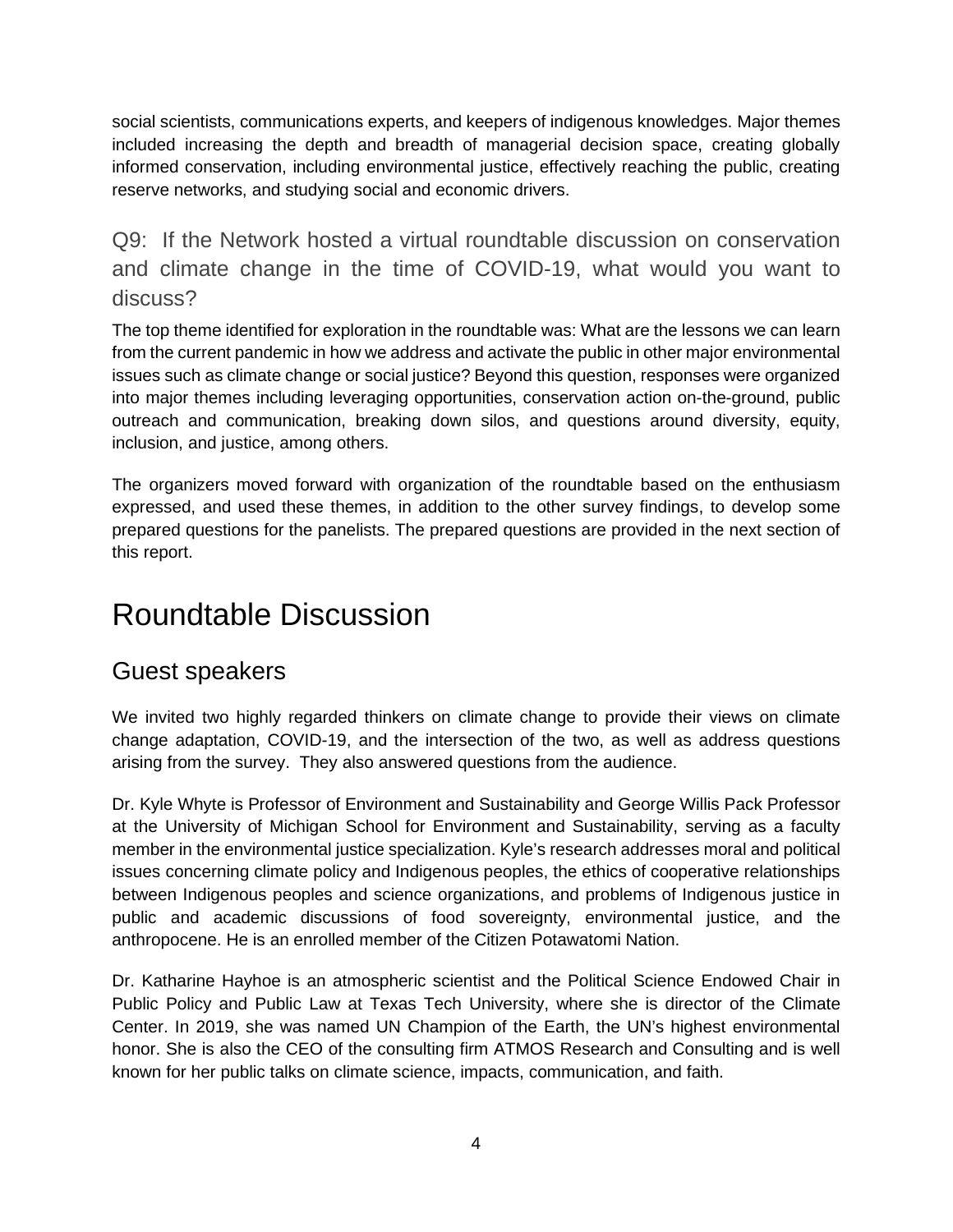## Opening Remarks

[For the full statement, please view the [recording\]](https://youtu.be/5SAWqZwgwzw)

**Dr. Whyte** offered his perspective as a member of the Potawatomi Nation and a Tribal person, noting the importance of viewing problems through the lens of environmental stewardship and justice. He emphasized that problem solving in a public health crisis or doing climate adaptation work both require a community approach. Native communities face challenges stemming from long-standing inadequate funding for public health services, understaffing, self-determination to enact public health standards, and access to food and water, which are all tied to high exposure to coronavirus. The current crisis illuminates the interconnected problems of building a diverse economic base, land dispossession, and policy neglect. Issues of conservation and climate change are connected to issues of health, food, capacity, territorial rights, and coordination. Nonnatives typically approach these issues from a single project perspective. Natives, in contrast, see conservation and climate change as multigenerational connected problems, and adaptation is connected to the process of rebuilding from colonialism and other forms of discrimination. Many Native people are already facing harms from climate change now. These are matters of capacity and coordination built over years, producing sustained relationships for the long-term that are durable despite staff turnover. Those long-term relationships and coordination need to be in place so that if a crisis happens, the response capacity is there. In general, he encouraged everyone to think about problems in a more connected way that understands the context of the larger story.

To learn more about Dr. Whyte and his views on climate justice, see <https://kylewhyte.cal.msu.edu/climate-justice/>

**Dr. Hayhoe**, a climate scientist, emphasized that both climate change and COVID-19 are globalscale problems that affect us locally, where we live. She also reminded us that neither are future issues: the globe has already warmed by about  $1^{\circ}$ C and we are seeing the impacts of humancaused climate change [now.](https://www.nytimes.com/2020/07/15/climate/siberia-heat-wave-climate-change.html) Most importantly, we are not taking sufficient action to reduce future impacts. We need to cut emissions by 40 to 60 percent by 2030 in order to substantially reduce the threat of overshooting the 1.5°C goal in the 2015 Paris Climate Agreement. The problem of climate change is not simply a warmer Earth, but that climate change is a threat multiplier – exacerbating risks to water and food supplies, health, the economy, and ecosystems. Such interactions are pervasive, including links between zoonotic diseases such as COVID-19 and habitat loss and larger environmental problems. The recent report from World Wildlife Fund, [The](https://wwf.panda.org/?361716)  [Loss of Nature and the Rise of Pandemics,](https://wwf.panda.org/?361716) describes such relationships. However, the COVID-19 pandemic was not without some "slightly positive news" – temporarily reduced  $CO<sub>2</sub>$  emissions and bluer skies, and even some abatement of the nearly nine million lives lost each year, on average, due to air pollution. Unfortunately, coronavirus strategies have joined climate change and environmental protection as politically polarized problems in the United States. Moreover, the 17% reductions in carbon emissions observed for globally in the month of April as a result of the quarantine – while these add up to nearly half of what's needed to meet our 1.5oC goal by 2030 -- are temporary. They cannot be sustained long-term because they were not "achieved through sustainable changes in human behavior" but rather through shutting down the economy,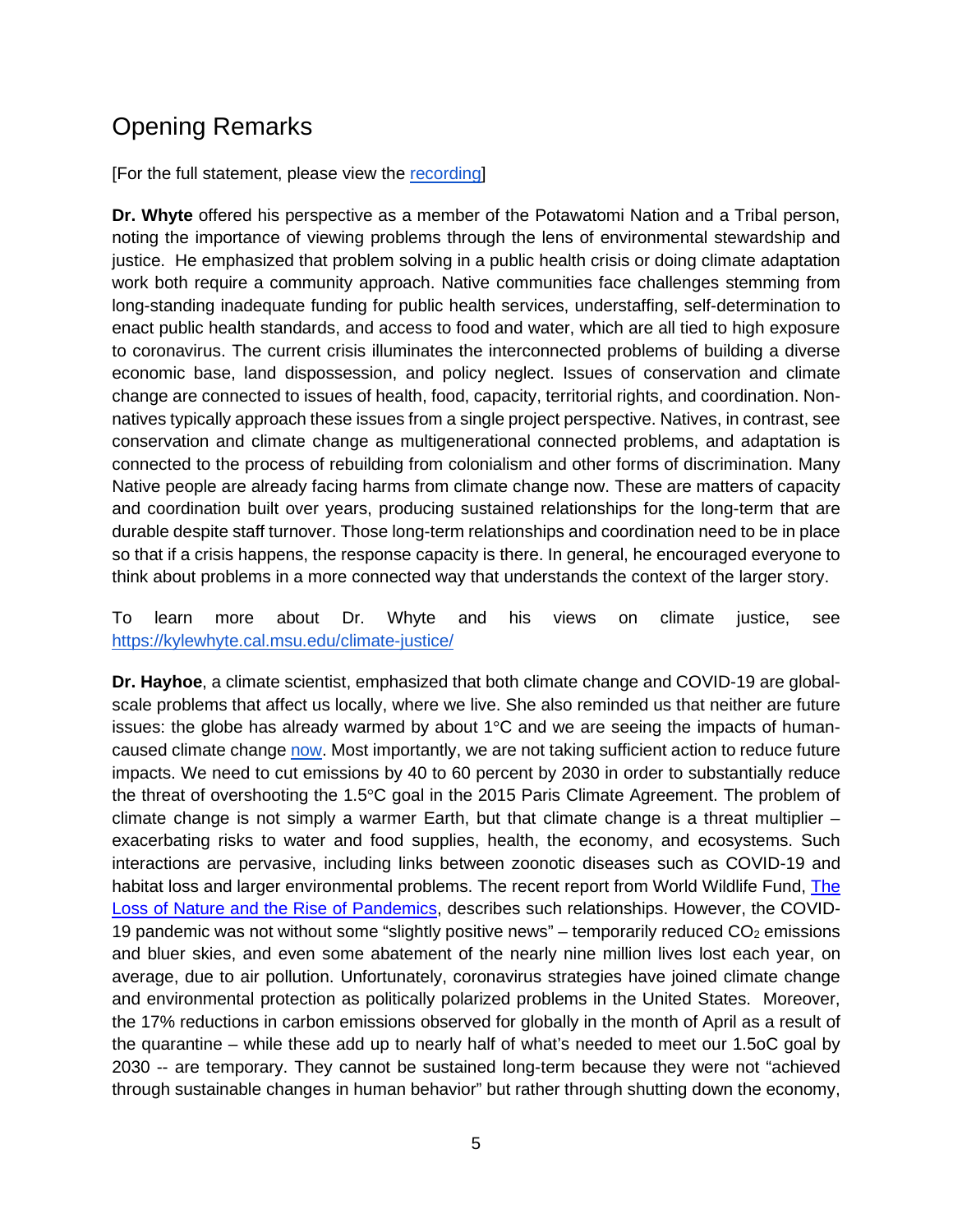stopping travel, taking children out of school, and many people losing their income and their jobs. In contrast, Dr. Hayhoe emphasized that there are currently available, sustainable solutions including energy efficiency, greater use of renewables, and conservation agriculture; many of these solutions are described in [Project Drawdown.](https://drawdown.org/) Importantly, curbing climate change and halting ecosystem destruction can lessen the chances of future pandemics. COVID-19 shows us that when we must act, we can. We just need to do it sustainably [\(Coronavirus Holds Key Lessons](https://e360.yale.edu/features/coronavirus-holds-key-lessons-on-how-to-fight-climate-change)  [on How to Fight Climate Change\)](https://e360.yale.edu/features/coronavirus-holds-key-lessons-on-how-to-fight-climate-change). Finally, both climate change and coronavirus are threats to our health, safety and economy, and both disproportionately affect poorer people and countries, intersecting with problems of racism. Both climate change and the pandemic are threat multipliers that make our other problems worse, and they both need our urgent attention.

For additional insights from Dr. Hayhoe, see her Global Weirding webpage (Global Weirding with [Katharine Hayhoe\)](https://www.youtube.com/channel/UCi6RkdaEqgRVKi3AzidF4ow).

## Questions from the Survey

The Network team reviewed responses to the survey and attempted to identify key themes and concerns. We distilled these into several questions to pose to our guest speakers.

 $KW = Dr$ . Kyle Whyte,  $KH = Dr$ . Katharine Hayhoe]

1. One respondent noted "If people don't have steady jobs and economic opportunities, if they are choosing between paying for health care and food, and if they can't find stable and affordable housing, they certainly aren't going to buy more expensive, organic foods, use expensive alternative energy, or really engage or care about conservation. But if we build conservation into the conversation as critical to quality of life… we can make that connection and create that opportunity." Where do you see the opportunities for practitioners to make those connections between economic and environmental justice and conservation? [\[Recorded Answers\]](https://youtu.be/5SAWqZwgwzw?t=2354)

KH – Often we think that the first step to fixing issues like climate change is doing something expensive, like investing in solar panels or an electric car. Simply having a conversation that connects the dots between what we already care about and the issue at hand is the [most](https://www.ted.com/talks/katharine_hayhoe_the_most_important_thing_you_can_do_to_fight_climate_change_talk_about_it?language=en)  [important thing we can do.](https://www.ted.com/talks/katharine_hayhoe_the_most_important_thing_you_can_do_to_fight_climate_change_talk_about_it?language=en) And the next steps we can take right now are not necessarily the expensive ones: conserve energy, grow and eat local food, reduce our meat consumption, care for green spaces and local habitat, practice citizen science. Increasing awareness, educating our kids, talking about how our regional or local organizations can work together for good: these kinds of actions may also improve our local communities and our health. It's all connected.

KW – Native peoples have been focused on the importance of how climate change relates to food and to water, and we've seen that these are stress focal points that native people are facing in relation to COVID-19. Increased severity of drought may damage water sources, necessitating centralized access to water which could then increase the risk of virus exposure. Similarly, people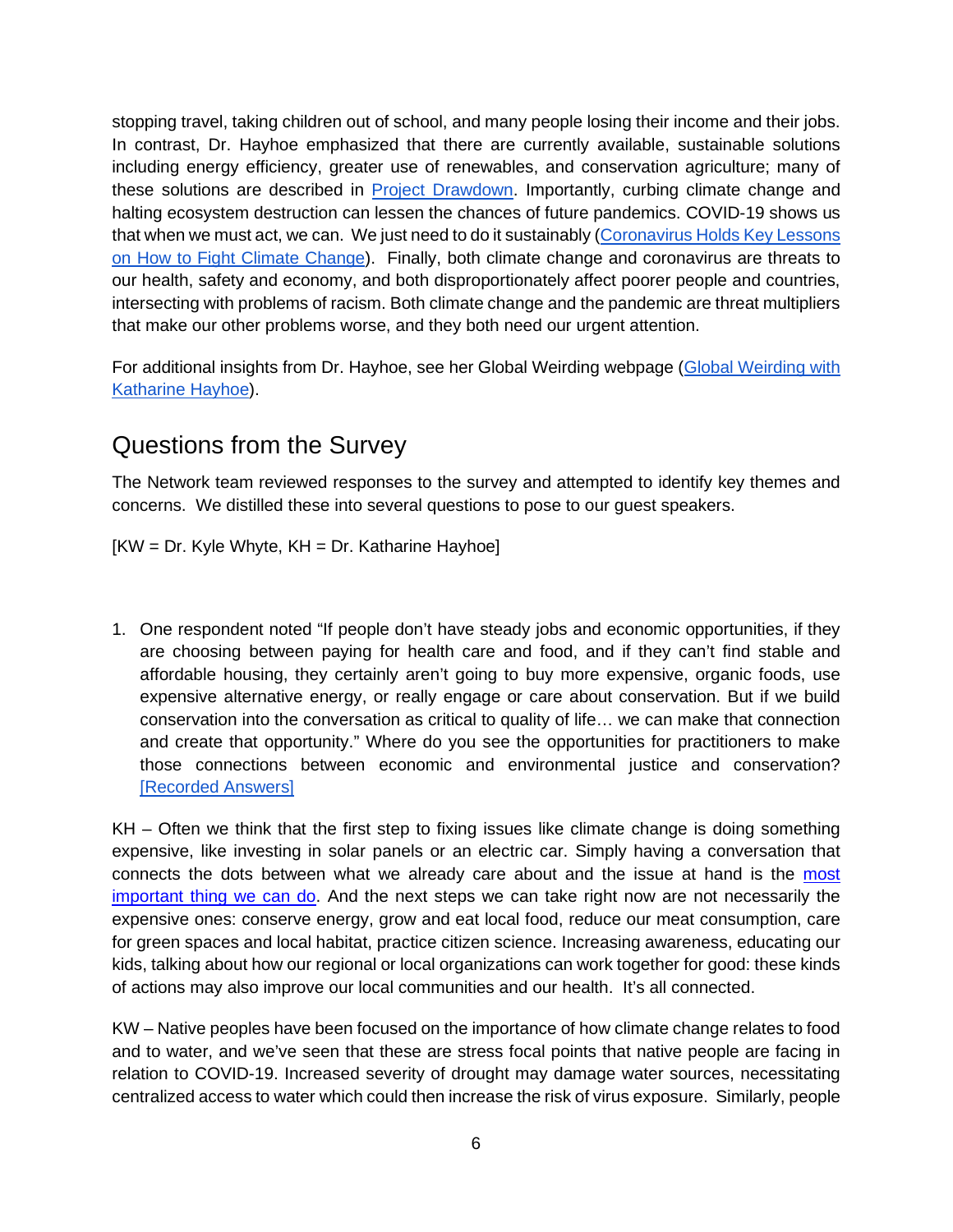who are unable to get nutritious food locally, through their own efforts or through local community processes, may then be dependent on distant and expensive market sources. For urban native communities, one of the biggest needs has been urban conservation and climate change work – efforts to unify and communicate across metropolitan areas are important during crises. When native people are adamant about the importance of revitalizing and maintaining traditional foods and water sources, it isn't just about the specific element or flow, but about all of the social coordination and relationality that goes with it, which is precisely what enables communication, trust, and processes that value consent. Long-standing place-based systems have been more easily translatable to online sharing systems for COVID-19 information than newly created programs.

2. COVID-19 inevitably and necessarily has the spotlight now, but as a society, how do we sustain progress on climate adaptation and wildlife conservation while simultaneously responding to natural and human disasters such as pandemics, extreme weather events, or any other major environmental or economic disruption? [\[Recorded Answers\]](https://youtu.be/5SAWqZwgwzw?t=2640)

KW – COVID-19 puts into perspective the planning that we need to be doing. We often assume the current strategies for climate change planning like vulnerability assessments and the assessment of adaptation options are relatively new for many levels of government; but planning for other pandemics and outbreaks is not completely new. There are highly relevant processes and scientific knowledge already in place that are assumed to be non-controversial. This demonstrates that we haven't fully followed through as climate change planners if we assume the work of adaptation ends with creating a plan, but not following through on iterations of that plan as it falls into place. For example, further scenario planning or strategizing as the plan falls into place and policy is enacted.

KH – Coronavirus recovery, economic recovery, and climate change action can go hand in hand rather than fighting against one another. We – at the individual and government level – have limited natural resources, economic resources, and time. There is often this perception that somehow wildlife conservation, climate action and the economy are opposed to each other, as if the economy can exist without the resources this planet provides. All the above actions are actions for the long-term good for all living things on this planet. Making the co-benefits of our actions clear to the public is essential, including putting a dollar value on ecosystem services. It helps people understand that the way we've been valuing things for the last decades and centuries is not the right way to ensure our long-term health, and we need to broaden our perspective on this.

3. Many respondents wanted their "dream team" study to focus on moving towards engaging the public in meaningful ways. For example "I'd like to know what techniques are most effective in changing the American mindset on climate and conservation"; "How to reach the public with science that they would enthusiastically embrace and put into action, i.e. understanding better the human place in a biological system". Seeing how the public has reacted to the COVID-19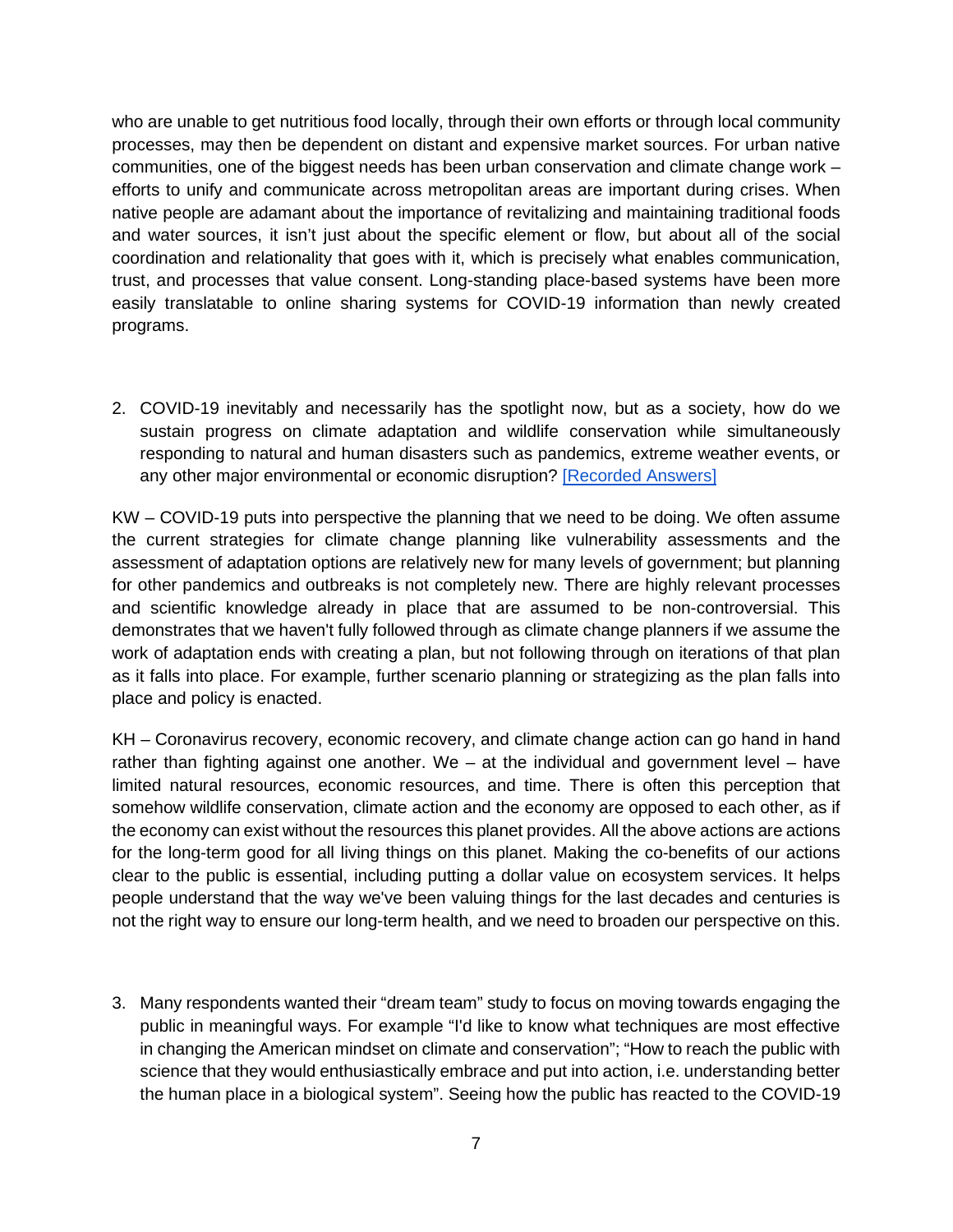crisis, what are the most important tools to promote an effective and equitable message for conservation, and what are your feelings about "crossing the line" between science and advocacy? [\[Recorded Answers\]](https://youtu.be/5SAWqZwgwzw?t=2880)

KH – Dumping raw scientific facts into public debate is not the most effective solution, especially when most of those facts are alarming or even frightening – like the facts that Greenland ice melt is accelerating or that some parts of the world may become uninhabitable if our carbon emissions continue unchecked. Social science and neuropsychology tell us that the fear and anxiety they can induce cause people to withdraw and freeze rather than act. And Tali Sharot, the author of *The Influential Mind,* discusses how overflow of information tends to increase polarization rather than decreasing it. So, we create a self-reinforcing negative feedback cycle: We worry, we share more scary data, people reject it even more if they did not agree initially, and inaction results. The answer is to break the cycle. When discussing climate change, it is important to also share how it matters to the person or people you're speaking with, and to present positive solutions. By being constructive, we feel empowered and inspired to act, which then triggers feelings of reward: a true positive feedback cycle! Focus on that result, not on avoiding harm: hope rather than dread is most effective in moving people forward.

KW – Similar to the fear and anxiety created by climate information overload, scary stories often have Native peoples as subjects, and have been written this way to evoke a certain response in people, which can reaffirm certain false and racist or sexist assumptions about Native peoples. We need positive stories about Natives or people of color, produced by Native peoples, and ask if we are using all our capacities as citizens to empower people. Federally recognized Tribes are sovereigns with their own capacity to raise money, but have often been hampered by tax issues, jurisdictional issues and other prior conditions that result in less support for those kinds of projects. We, as citizens, have much more capacity to make change and empower people to use their stories to inspire others.

KH – We should do the same thing for positive stories about COVID-19, so that climate change and conservation can "move forward to hope" – yet virtually no stories about climate on CNN are framed positively.

4. The pandemic has highlighted society's capacity for sweeping, transformational change. Many of these changes, such as teleworking or reduced vehicle traffic, are environmentally friendly. How can we leverage these sustainable practices into the future? [\[Recorded](https://youtu.be/5SAWqZwgwzw?t=3356)  **Answers** 

KH – This [Carbon Brief](https://www.carbonbrief.org/coronavirus-tracking-how-the-worlds-green-recovery-plans-aim-to-cut-emissions) article that lists green pandemic recovery actions has a lot of municipal and business examples, from increasing pedestrian and cycling zones in city centers to requiring companies to document or reduce their carbon emissions to qualify for government stimulus funds. Both personally and as organizations, virtual talks and conferences are a good example: some groups that had long resisted going virtual now know they can do it, and many are getting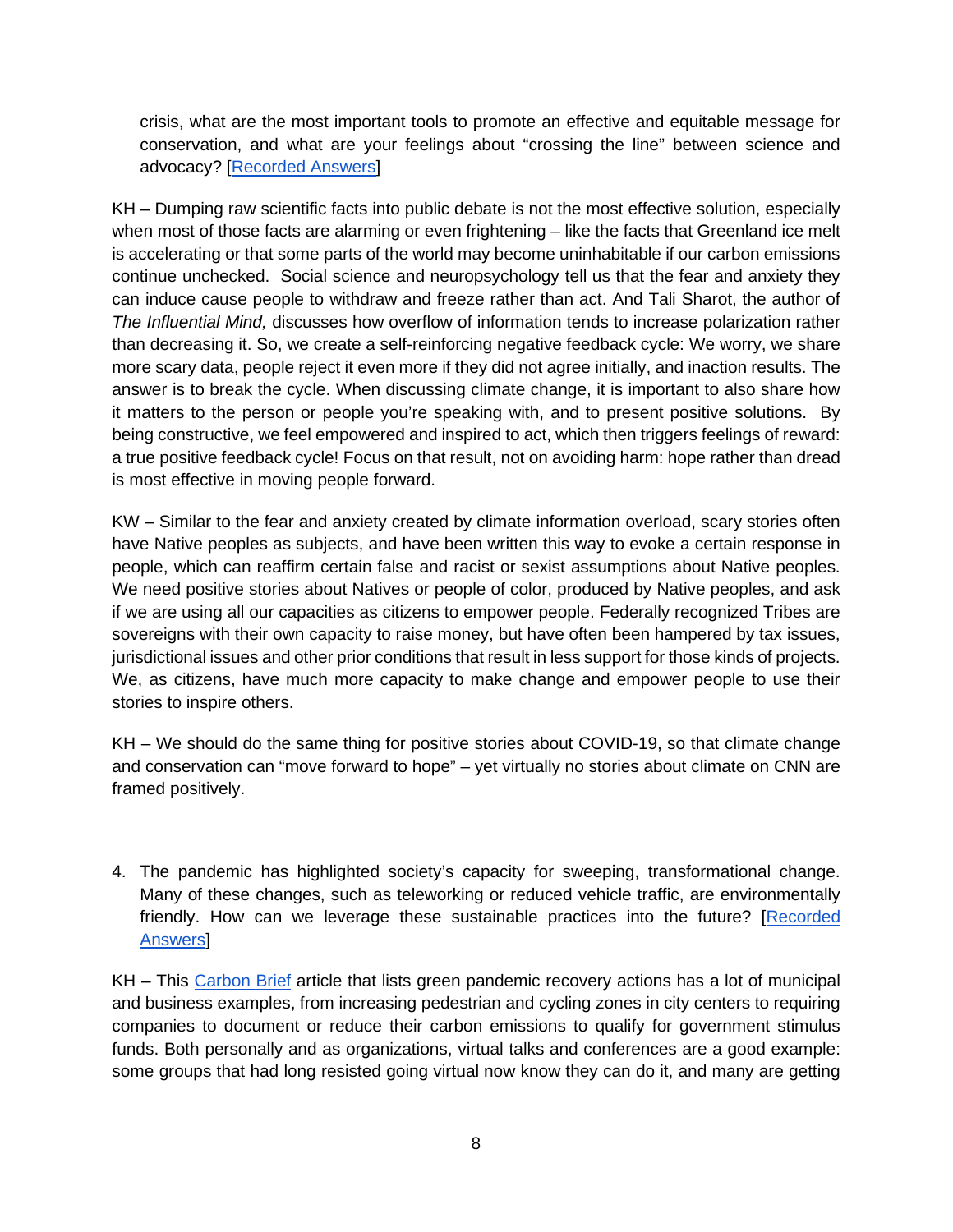record attendance at their meetings. It's a great way to reduce the carbon footprint of our work travel.

KW – Within the coalition building and social justice space, where we often feel the need for faceto-face meetings to build relationships, consent and reciprocity, and to overcome generations of separation, which has presented a contradiction for the desire to reduce carbon footprints. It was very difficult at first to build that trust and engage in conflict-sensitive facilitation in an online setting. But we have learned creative techniques to do that more effectively. It might make it easier for some of us to build the relationships we need to advance climate and social justice.

# Audience Q&A

 $KW = Dr$ . Kyle Whyte,  $KH = Dr$ . Katharine Hayhoe]

1. How do we do a better job connecting climate justice and climate change adaptation? [\[Recorded Answers\]](https://youtu.be/5SAWqZwgwzw?t=3671)

KW - Public health, climate change, and environmental justice are all issues about how space, land, and landscapes have been transformed and changed, and reflected the interests of certain populations against the interests of other populations. I think that if one is engaged in adaptation or mitigation as a process, and has lost track of the landscape forces and history of populations and business interests that have shaped it, then it will be difficult to be engaged effectively in climate change work that supports environmental justice.

KH - The only reason we care about climate change is because of other things we already care about. Climate change is a threat multiplier, taking issues of environmental justice and making them worse, disproportionately affecting people who are poor, racial minorities, women and girls, people who are already disadvantaged as well as vulnerable ecosystems, endangered species and more. If we care about justice in any context, then by definition we already care about climate change, even if we haven't consciously connected the dots.

2. Long-term and holistic relationships are critical for dealing with large-scale problems such as climate change and COVID-19. Can you suggest examples that provide insight in how to build them? [\[Recorded Answers\]](https://youtu.be/5SAWqZwgwzw?t=3844)

KW – The [Great Lakes Indian Fish and Wildlife Commission](https://www.glifwc.org/) is a good example of a treaty organization created to coordinate fish and wildlife management among 11 Ojibwe tribes in three states. Another is the [Treaty Rights at Risk Initiative, a multi-tribe collaboration in western](http://treatyrightsatrisk.org/)  [Washington to promote treaty rights and salmon recovery.](http://treatyrightsatrisk.org/) Websites of federally recognized and state recognized tribes in your local area may also detail examples of enduring partnerships. Many Tribal colleges are also involved in sustainability work.

KH – Ideally, climate solutions have long-term and short-term benefits. They are multidimensional, including health, conservation and energy access, and leveling the playing field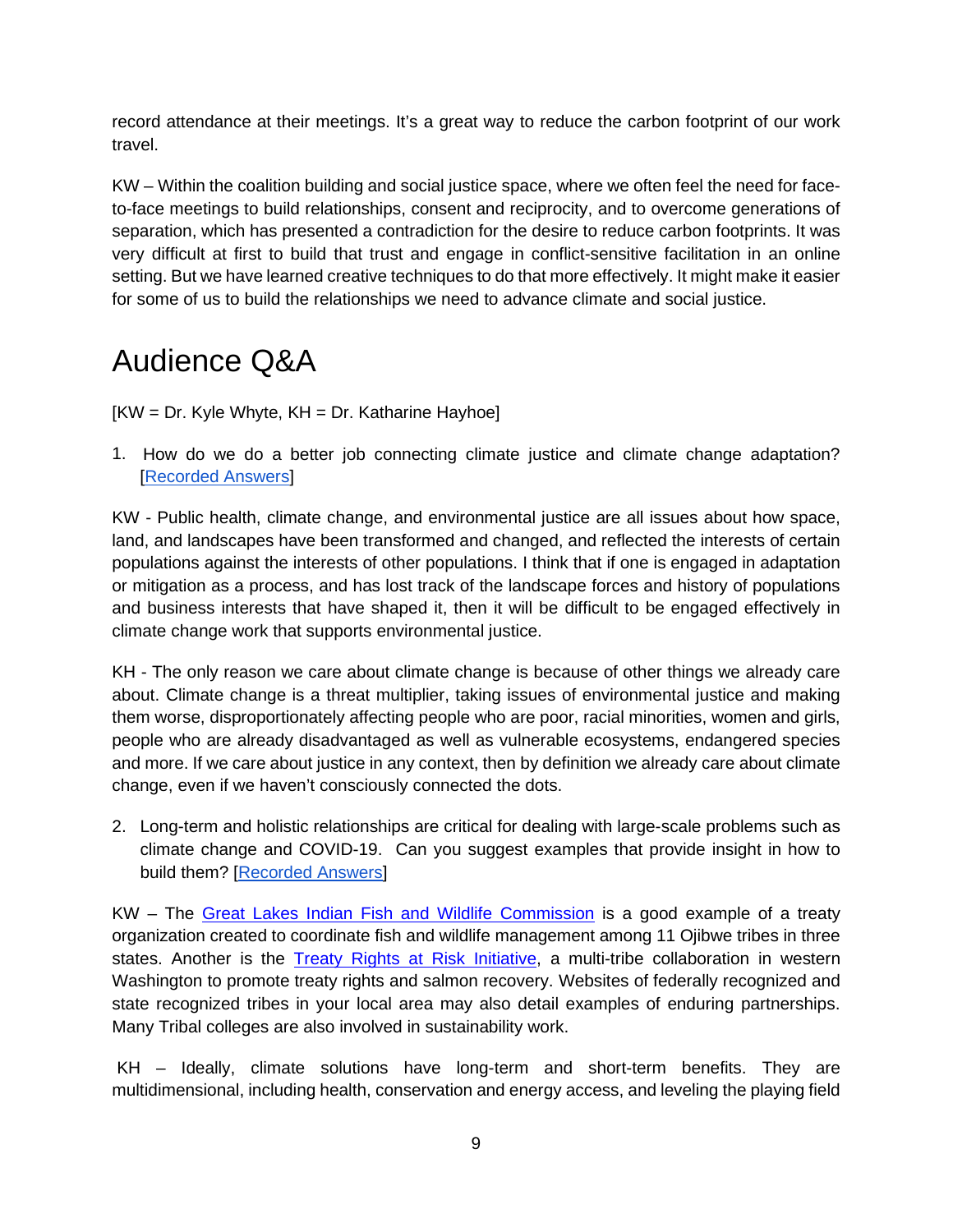for disadvantaged communities. For example, connecting people with no prior energy access to free renewable energy, and new agricultural techniques, such as methods that increase yield combined with carbon storage, addresses poverty, education, food production, and can even help conserve local ecosystems and species by providing for people's food and energy needs. We need climate solutions that move us forward. [Climate Hope](https://www.climateone.org/video/climate-hope) is a great resource for this.

3. We are on course to a  $4^{\circ}$ C higher temperature world. What does climate adaptation look like then? [\[Recorded Answers\]](https://youtu.be/5SAWqZwgwzw?t=4106)

KH – It has been that warm before on this planet, but not for millions of years: and certainly not any time over the course of human civilization, which was built on a largely stable climate. And it is not only the amount of warming but the rate of warming that matters: today, it's happening 10- 50 times faster now than at the end of the last glacial maxima. The question is, can climate adaptation keep up? If we continue this course, we are going to be doing climate triage, not adaptation. The planet will survive, but human civilization will not, as we know it now. There will be a massive loss of perhaps as much as 30% of all living species and the collapse of many of our human resource systems and with them, our socio-economic and even political systems as well. Contrasting future scenarios, the difference between 2 and 4°C degree warming is our survival versus the loss of the world we know.

KW – What does it look like for Native communities? Many advocates for climate action are motivated by protecting what we think of as normal. Yet the current "normal" is full of injustices to Native people and people of color, people with disabilities, and those facing economic hardships. With COVID-19 we speak of getting back to normal and with climate we aim to protect what's normal. But Native people have already experienced such devastating losses to their lands and species, and the framing of "normal" or "unprecedented" that doesn't respect those losses could lead to solutions that worsen current inequality and injustice worse.

4. Without sugar-coating losses, how do we avoid despair by focusing on reconfiguring our economy and political and value system (thinking big)? [\[Recorded Answers\]](https://youtu.be/5SAWqZwgwzw?t=4613)

KH – The number one objection to addressing climate change that I hear is the idea that we need to fix 'X' first, where 'X' consists of, depending on the claimant, the infinite growth economic model, the political system, the current state of science education, Citizen's United, the injustice and inequity endemic to our culture, and more. But if we wait to address 'climate' until we have fixed 'X' to our satisfaction, it will be too late. Instead, climate change will "fix" *us*. Instead, as I mention above, robust and sustainable solutions to climate change must and will help fix those other issues at the same time, and each step we take forward to a better future should bring the entire system with it.

KW – What can we do as individuals? "Systemic change" can bring good or bad ends, so where are we at, and what is your relationship to systemic change? It is important to think about *how* and *the rate* in which change occurs in our collective vision (e.g., a world with no health problems); how these plans are carried out and the speed and expectation in which the work will be completed. Historically, in every state of colonialism, the worst oppression was framed with the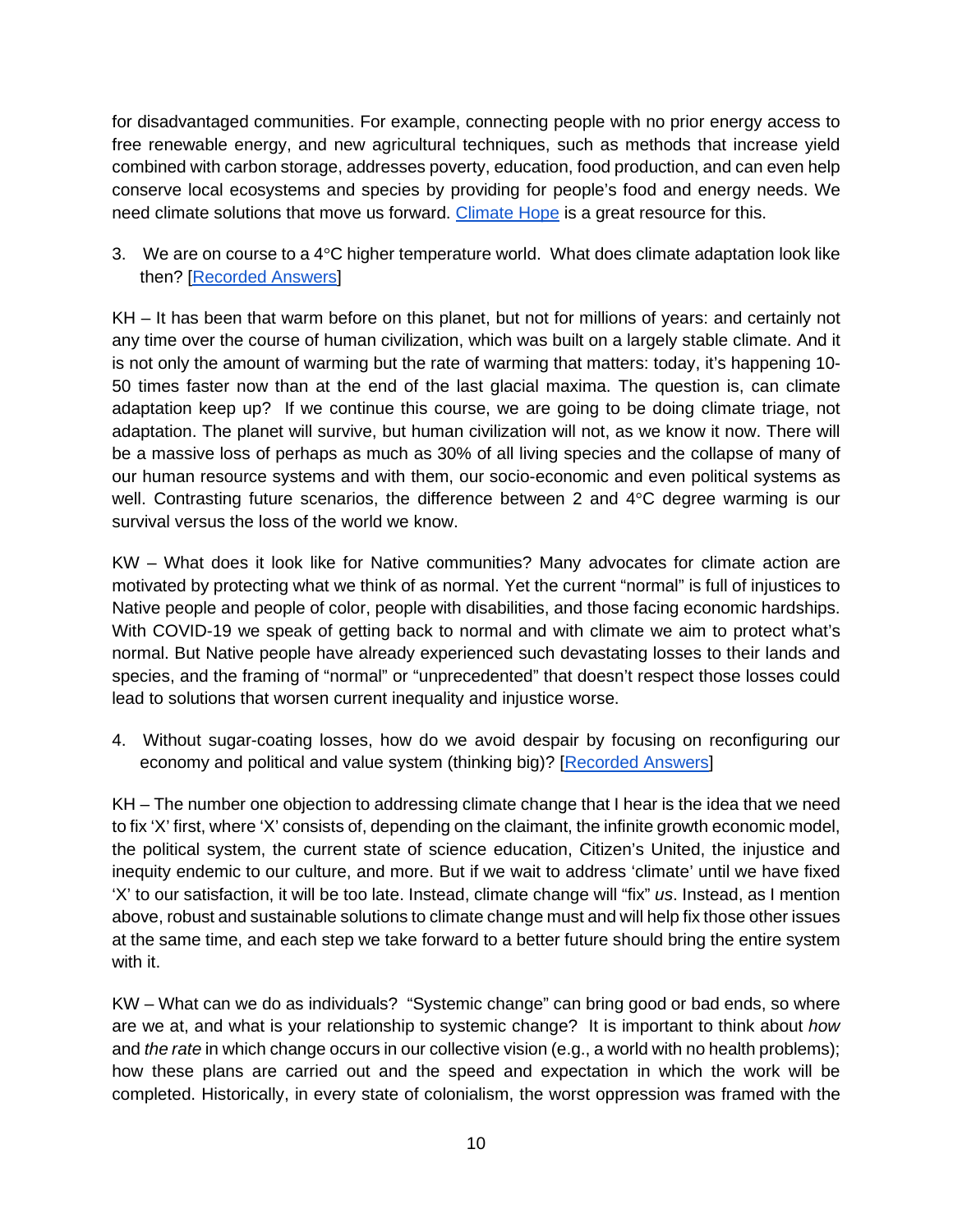very best intentions and goals for making systematic change. We often think we are beyond this, but it's what every generation thought. The violence that we can commit, ourselves, will likely be seen in the future as on par with historic forms of violence over the last couple hundred years or before. How do we understand the fact that, as people seeking systematic change, that we ultimately can't control the systems and how they operate? We can't control other people. There is still reason for hope and values about what it means to live in a world that is this dynamic and scarred by violence. Some of the Indigenous persons, like Janette Armstrong, have stated that for them, it's more about hope and systematic change, it's about building kinship and capacity. If it's too late, but we focused on building these kinship relations, that reciprocity, accountability, transparency, trust – that is a motivator of our actions, not just hope.

5. What are your thoughts on forest management and climate change, and how do we approach communication, defensiveness, and lower the barrier for scientists to communicate? How do we communicate in a way that blends the personal and professional? [\[Recorded Answers\]](https://youtu.be/5SAWqZwgwzw?t=4993)

KH - Scientists are taught to be "objective," to dissociate from our bias and emotion. This is essential to our professional research, but when it comes to communicating, it can be less than helpful. Instead, a more genuine and authentic way to communicate is to recognize our feelings, to be conscious of our emotions, and to be aware of the emotions of our listeners. Many people feel guilt about climate change, and people that feel guilt will be defensive, so we tend to latch onto ways to relieve that guilt (e.g., by planting trees, or blaming another country, or by denying the issue altogether!). Because we primarily react based on our emotions, it's important to understand and even, to the extent possible, sympathize with how people react, and in our own communication to consciously attempt to defuse the guilt and defensiveness. Activate hope and connection rather than guilt and fear. [\[See KHs TED talk\]](https://www.youtube.com/watch?v=-BvcToPZCLI)

KW – I try to reshape the question about how science and activism are linked. Every culture has had some institution of science and information, but only a few of those traditions – including some of our current institutions – thought that scientists were not also activists, taking human nature out of it. The burden of science is to be informed by evidence and use science communication to inspire people, not just provide information.

## What is your big takeaway message?

#### [\[Recorded Answers\]](https://youtu.be/5SAWqZwgwzw?t=5465)

KW – For myself and many Tribes, what makes life meaningful is all our small and large stories in which we are connected. When our small stories are connected to bigger stories, they become the most inspiring, and enable us to handle challenges the most. Often in conservation fields, we are jammed into tiny stories, and we lose track of what they mean to the larger picture that we are, in fact, a part of. If you are feeling this way, and if you feel this way in the light of the COVID-19 emergence as a public health crisis, if you really felt contained and constrained by this, I really encourage you to think about this crisis as exposing us again to work that may have been particularized, is part of a bigger story, whether that is for Native people or others. So, it is a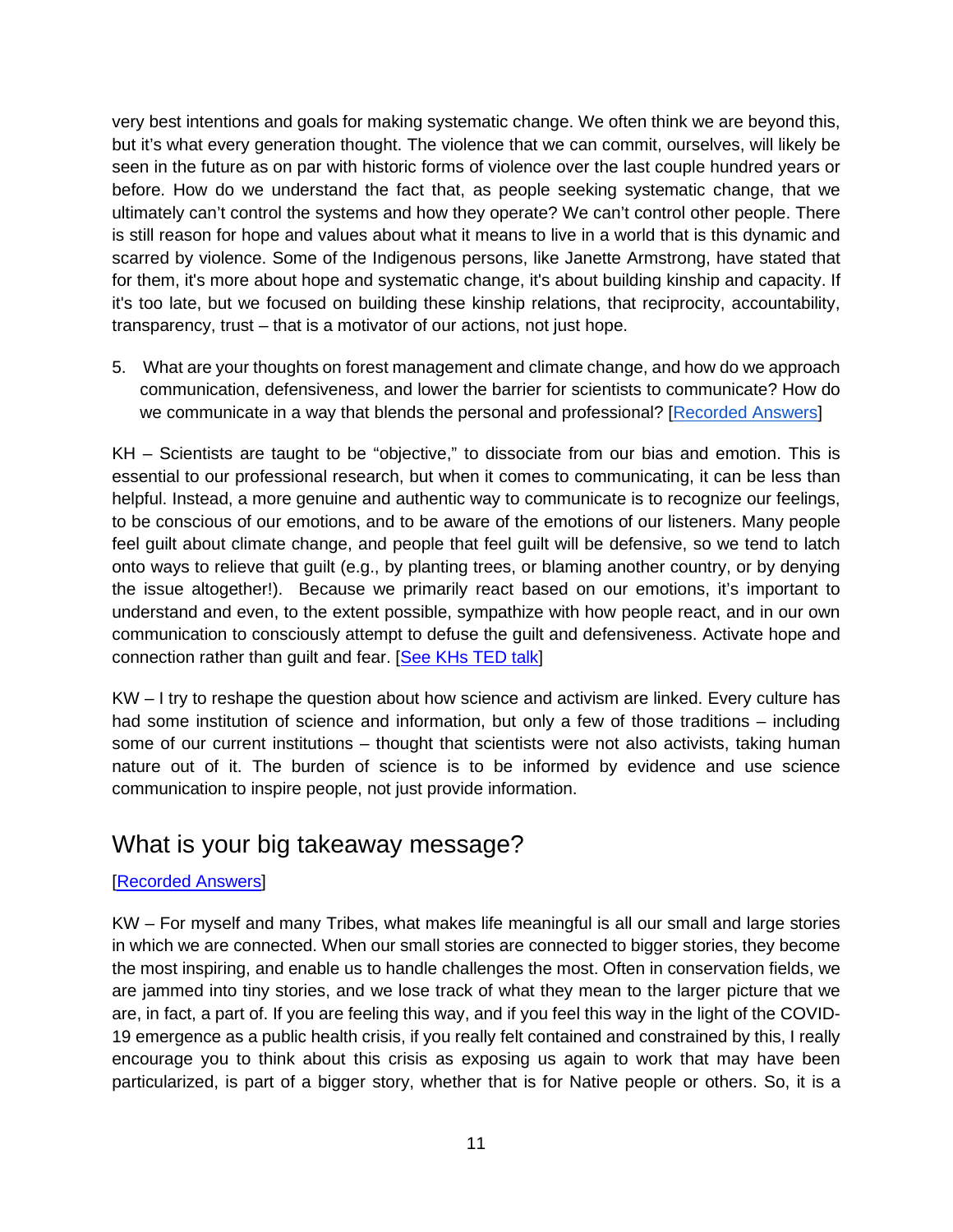chance to re-motivate and re-energize and feel grateful for the opportunities to transform work that we are already doing.

KH – I agree. The world is increasingly fragmented. A lot of that is due to the massive flow of information we are confronted with every day, provided by customized media with whom we already agree, so we are not exposed to information that may challenge our beliefs or attitudes. We grow an attitude of "I'm not that type of person; these types of people care about climate change, these types care about conservation, but I'm not that. I care about the economy, or local business, or national security..." We've drawn lines in the sand about who we are and what others care about. But the reality is, if we are a human being on this planet, or really any living thing on this planet, human or not, then we already care about climate change, biological and biospheric integrity, and conservation. We care about these things; but we might not realize it. [We just](https://foreignpolicy.com/2017/05/31/everyone-believes-in-global-warming-they-just-dont-realize-it/)  [haven't connected the dots.](https://foreignpolicy.com/2017/05/31/everyone-believes-in-global-warming-they-just-dont-realize-it/) Just as the economy can't float around in outer space, neither can we. The important thing is, rather than continue to implicitly or explicitly emphasize these artificial lines we've drawn between each other, let's look for what we have in common and build bridges to connect on these issues. It's hard to think of a single solution to these issues that couldn't get multiple different people that think they belong in different groups working together to the benefit of all. That is how we will fix this.

## Conclusion and Next Steps

The findings from the questionnaire and the emerging themes considered during the virtual roundtable underscores this moment in time for conservation and climate change professionals. The uncertainty, anxiety, and challenges presented by the COVID-19 pandemic is impacting these communities in myriad ways. Loss of funding and field seasons, as well as shifting priorities, both professional and personal, are negatively affecting conservation. And while the current and anticipated challenges may be daunting, our findings also show windows of opportunities for practitioners to learn from, leverage, and prepare for the future in new and impactful ways.

Communication between conservation and climate change professionals, other sectors, and with the general public will be paramount in addressing the interconnectedness of these issues into the future. To do so will necessitate an interdisciplinary approach, including ecologists, economists, social scientists, communications experts, and keepers of Indigenous knowledges. It will require practitioners to see beyond the boundaries of their own disciplines and for individuals to take stock of how their stories connect to others and fit into the bigger story of planet Earth. Moreover, it will necessitate an approach that fully sees, listens to, and cooperatively works with communities that have long faced injustices. Their voices must be a part of the conversation if the conservation and climate change communities truly want to move forward.

As many respondents to the questionnaire noted, there is a feeling that we stand on the precipice of tremendous opportunity. We have a choice: whether to allow the pandemic challenges to defeat the progress we have made, or, to leverage these lessons and opportunities and create a future where conservation and climate change is addressed proactively, adaptively, and with justice for all.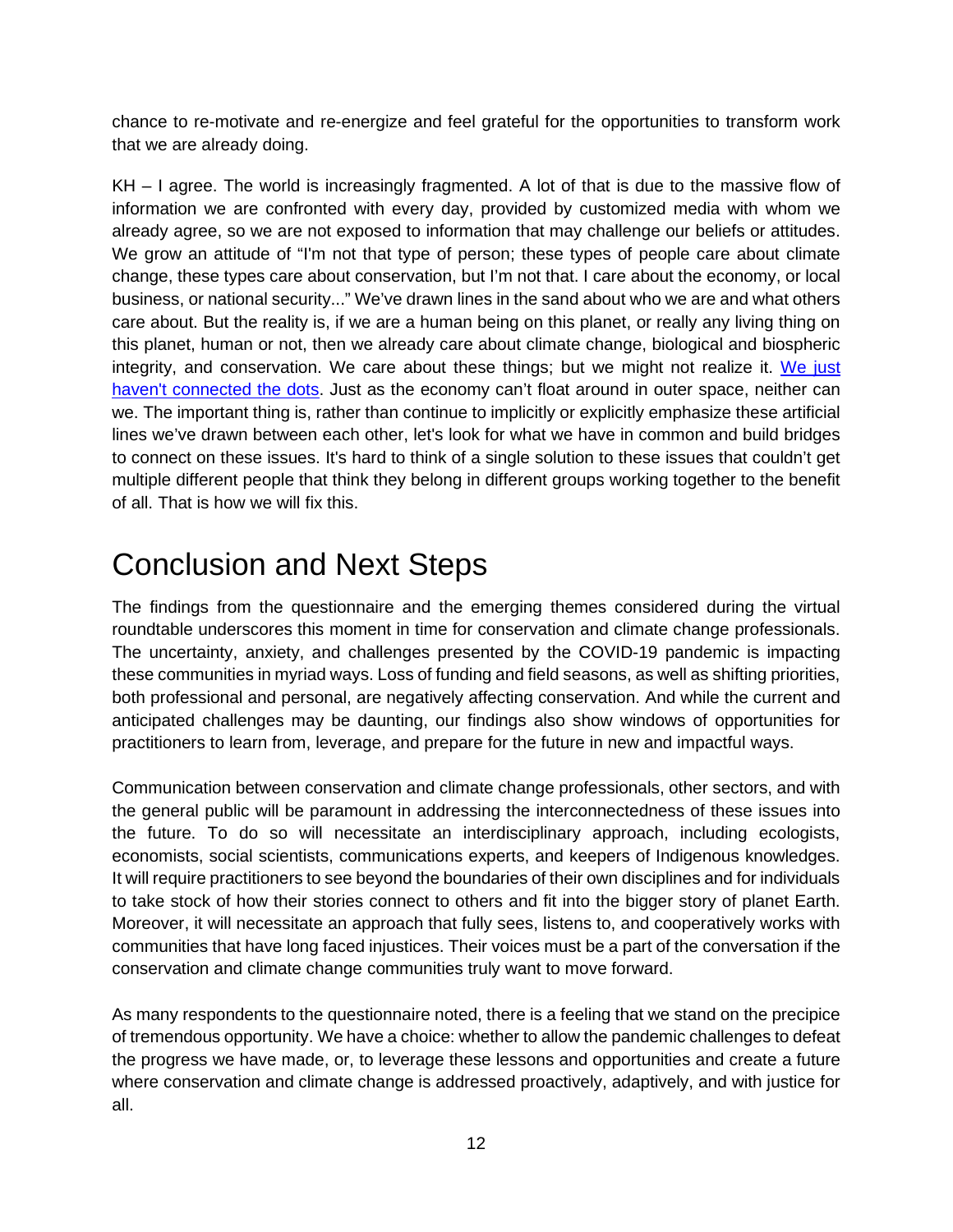We invite roundtable participants and readers of this report to help the National Fish, Wildlife, and Plants Climate Adaptation Network address these challenges and move towards a more interdisciplinary and inclusive future. Here are some ways to get involved:

- [Join our mailing list](https://visitor.r20.constantcontact.com/d.jsp?llr=vr4zo6cab&p=oi&m=vr4zo6cab&sit=cc8cywkeb&f=cec97f69-9359-4c41-89e9-4b4679bd07a2) to stay up to date on Network happenings and opportunities.
- Learn more about the interconnections between conservation, climate change, and COVID-19 by checking out our list of links and further readings below.

## Links & Further Readings

- [Why are conservatives less worried about coronavirus?](https://urldefense.com/v3/__https:/www.psychologytoday.com/us/blog/polarized/202003/why-are-conservatives-less-worried-about-coronavirus__;!!HXCxUKc!lRE39cfsIs_GTPPHw-GiYa3sLW4UAn-D48yAY71zyTRt4zwa__-duhhP7Oa_kh8$)
- [Global weirding with Katharine Hayhoe](https://urldefense.com/v3/__https:/www.youtube.com/channel/UCi6RkdaEqgRVKi3AzidF4ow__;!!HXCxUKc!lRE39cfsIs_GTPPHw-GiYa3sLW4UAn-D48yAY71zyTRt4zwa__-duhhPVifyCww$)
- [Coronavirus: Tracking how the world's 'green recovery' plans aim to](https://urldefense.com/v3/__https:/www.carbonbrief.org/coronavirus-tracking-how-the-worlds-green-recovery-plans-aim-to-cut-emissions__;!!HXCxUKc!lRE39cfsIs_GTPPHw-GiYa3sLW4UAn-D48yAY71zyTRt4zwa__-duhhPE-9iuS0$) cut emissions
- [Coronavirus holds key lessons on how to fight climate change](https://urldefense.com/v3/__https:/e360.yale.edu/features/coronavirus-holds-key-lessons-on-how-to-fight-climate-change__;!!HXCxUKc!lRE39cfsIs_GTPPHw-GiYa3sLW4UAn-D48yAY71zyTRt4zwa__-duhhPejKzXjo$)
- [Conditions are rife for next pandemic unless urgent action is taken, WWF warns](https://urldefense.com/v3/__https:/wwf.panda.org/wwf_news/press_releases/?364416*Conditions-are-rife-for-next-pandemic-unless-urgent-action-is-taken-WWF-warns__;Lw!!HXCxUKc!lRE39cfsIs_GTPPHw-GiYa3sLW4UAn-D48yAY71zyTRt4zwa__-duhhP3ZqnJc4$)
- [Climate Hope: 2019 Southwestern Tribal Climate Change Summit](https://urldefense.com/v3/__https:/youtu.be/t0G6EwQcFqY__;!!HXCxUKc!lRE39cfsIs_GTPPHw-GiYa3sLW4UAn-D48yAY71zyTRt4zwa__-duhhPdFQ_nw4$)
- [The most important thing you can do to fight climate change: talk about it](https://urldefense.com/v3/__https:/www.ted.com/talks/katharine_hayhoe_the_most_important_thing_you_can_do_to_fight_climate_change_talk_about_it?language=en__;!!HXCxUKc!lRE39cfsIs_GTPPHw-GiYa3sLW4UAn-D48yAY71zyTRt4zwa__-duhhPu1hcjxI$)
- [By paying attention, tribes in the Northwoods are leading the way on climate change](https://yaleclimateconnections.org/2020/06/by-paying-attention-tribes-in-the-northwoods-are-leading-the-way-on-climate-change/?ct=t(EMAIL_CAMPAIGN_DAILY_060820))
- [Katharine Hayhoe discussing lessons we can learn from the COVID-19 pandemic that](https://www.youtube.com/watch?v=ezx5ltIvNhs&feature=youtu.be)  [pertain to climate change](https://www.youtube.com/watch?v=ezx5ltIvNhs&feature=youtu.be)
- [COVID-19 Stimulus Measures Must Save Lives, Protect Livelihoods, and Safeguard Nature](https://ipbes.net/covid19stimulus)  [to Reduce the Risk of Future Pandemics](https://ipbes.net/covid19stimulus)
- The report, *[Solving the Climate Crisis: The Congressional Action Plan for a Clean Energy](https://climatecrisis.house.gov/report)  [Economy and Healthy, Resilient, and Just America](https://climatecrisis.house.gov/report)*
- **[EESI: The Climate Crisis Report in Focus](http://www.eesi.org/071420crisis)**
- **[EESI Climate Crisis Report Podcast](https://podcasts.apple.com/us/podcast/environmental-energy-study/id944019710)**
- **[NRDC Covid and Climate Article](https://www.nrdc.org/experts/khalil-shahyd/covid-19-climate-lessons-climate-justice)**
- [America's New Climate Economy: A Comprehensive Guide to the Economic Benefits of](https://urldefense.com/v3/__https:/connect.wri.org/e/120942/ication-us-new-climate-economy/4tbp9r/1006387808?h=dQVlHN8iQ3W3dkiiYMX2NG9zaI0TWSfgCG80gWbyQoE__;!!HXCxUKc!iH7PKfNt1Lyobzb92--9MHZDie0ehawEdd-ARjiEBwhaQQsQb854BCfGU52OflA$)  [Climate Policy in the United States](https://urldefense.com/v3/__https:/connect.wri.org/e/120942/ication-us-new-climate-economy/4tbp9r/1006387808?h=dQVlHN8iQ3W3dkiiYMX2NG9zaI0TWSfgCG80gWbyQoE__;!!HXCxUKc!iH7PKfNt1Lyobzb92--9MHZDie0ehawEdd-ARjiEBwhaQQsQb854BCfGU52OflA$)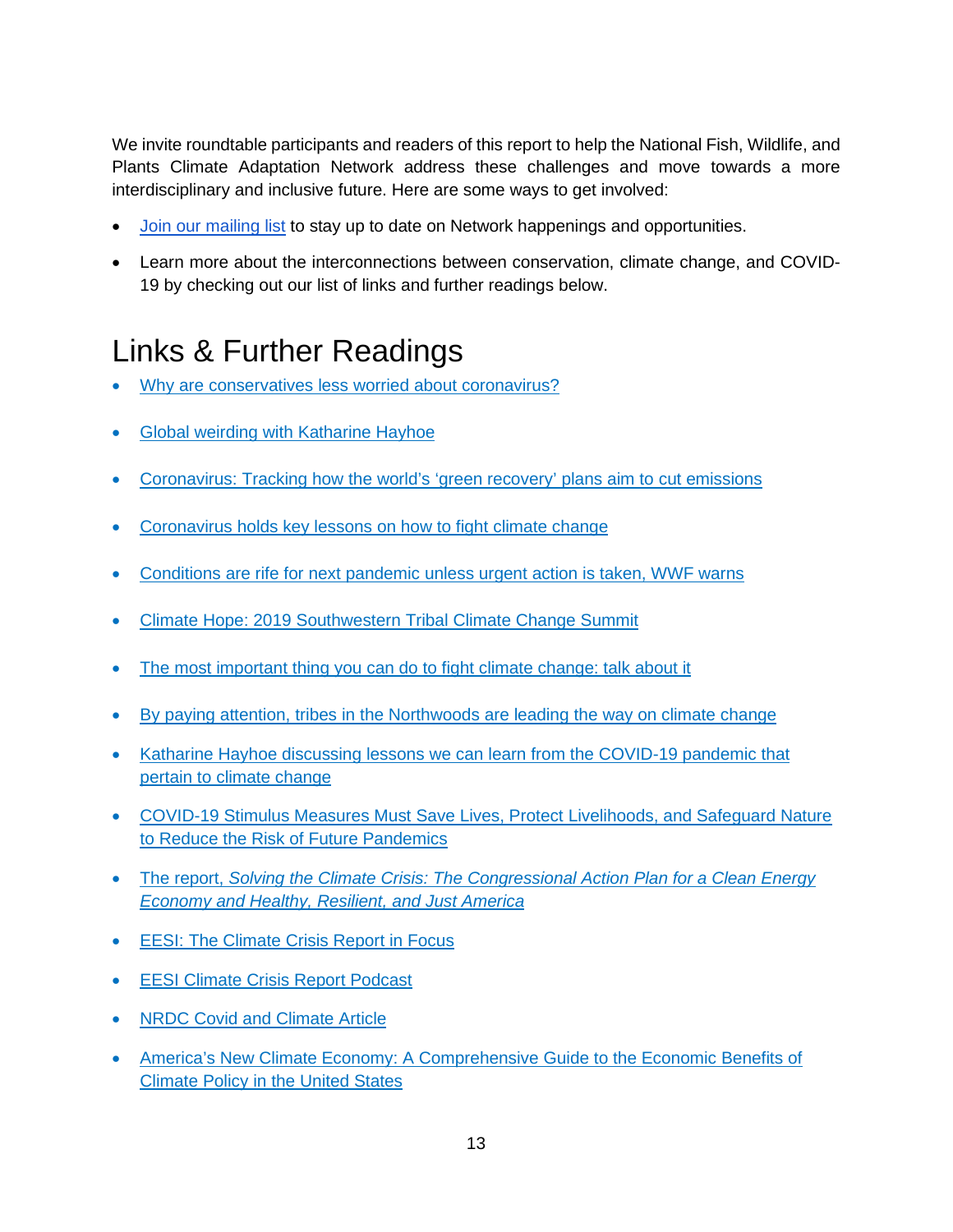# Appendix: Detailed Responses to the Questionnaire

Q1: What do you see as the largest threat to conservation due to the COVID-19 pandemic?

| <b>Answer</b>                                                       | % of responses |
|---------------------------------------------------------------------|----------------|
| Potential loss of revenue from budget cuts                          | 31%            |
| Pause in research or restoration initiatives                        | 28%            |
| Lack of enforcement (due to decreased workforce)                    | 11%            |
| Illegal or unregulated harvest (illegal logging, overfishing, etc.) | 6%             |
| Lack of tourist dollars that support local economy                  | 5%             |
| Increase in poaching for illegal wildlife trade                     | 3%             |
| Lack of revenue from hunting & fishing licenses                     | 2%             |
| Other (please specify)                                              | 16%            |

#### Q2: How has the pandemic personally affected your work?

| <b>Answer</b>                                              | % of responses |
|------------------------------------------------------------|----------------|
| Work from home only order (all travel is restricted)       | 71%            |
| Cannot get to field site or laboratory (area is shut down) | 36%            |
| Support staff or assistants are not available              | 29%            |
| Funding has been cut                                       | 20%            |
| Unable to work because partners are unable to work         | 17%            |
| Unable to find future employment                           | 14%            |
| Cannot cross the border to get to field site               | 6%             |
| Unable to obtain work permits to do work                   | 6%             |
| Temporarily laid off due to COVID-19                       | 5%             |
| Lost employment due specifically to COVID-19               | 2%             |
| Other                                                      | 29%            |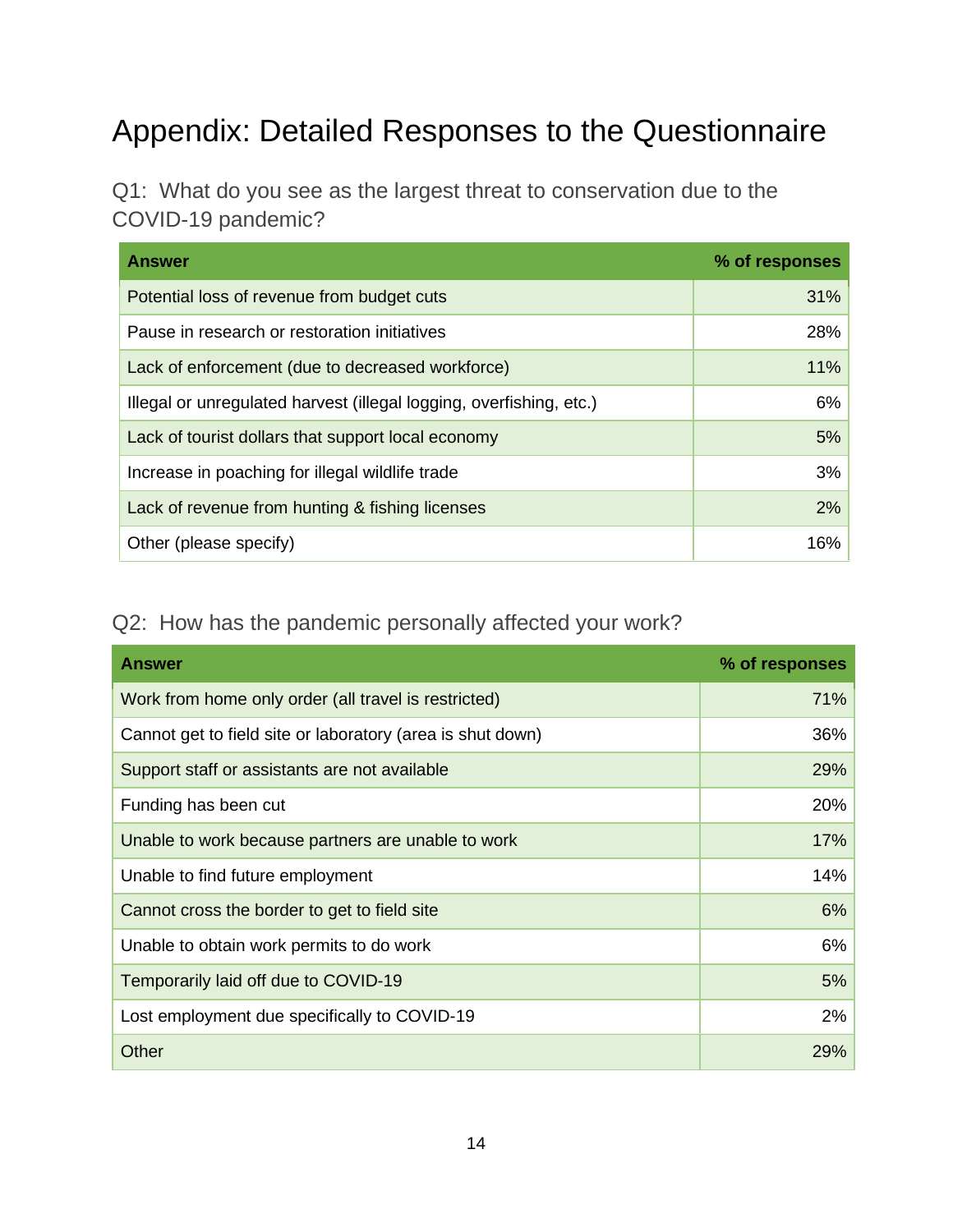Q3: Do you expect there to be a decrease in funds to support your work within the next year? If yes, have you made contingency plans?

| <b>Answer</b>                            | % of<br>responses |
|------------------------------------------|-------------------|
| Yes                                      | 53%               |
| No                                       | 33%               |
| If yes, have you made contingency plans? | 14%               |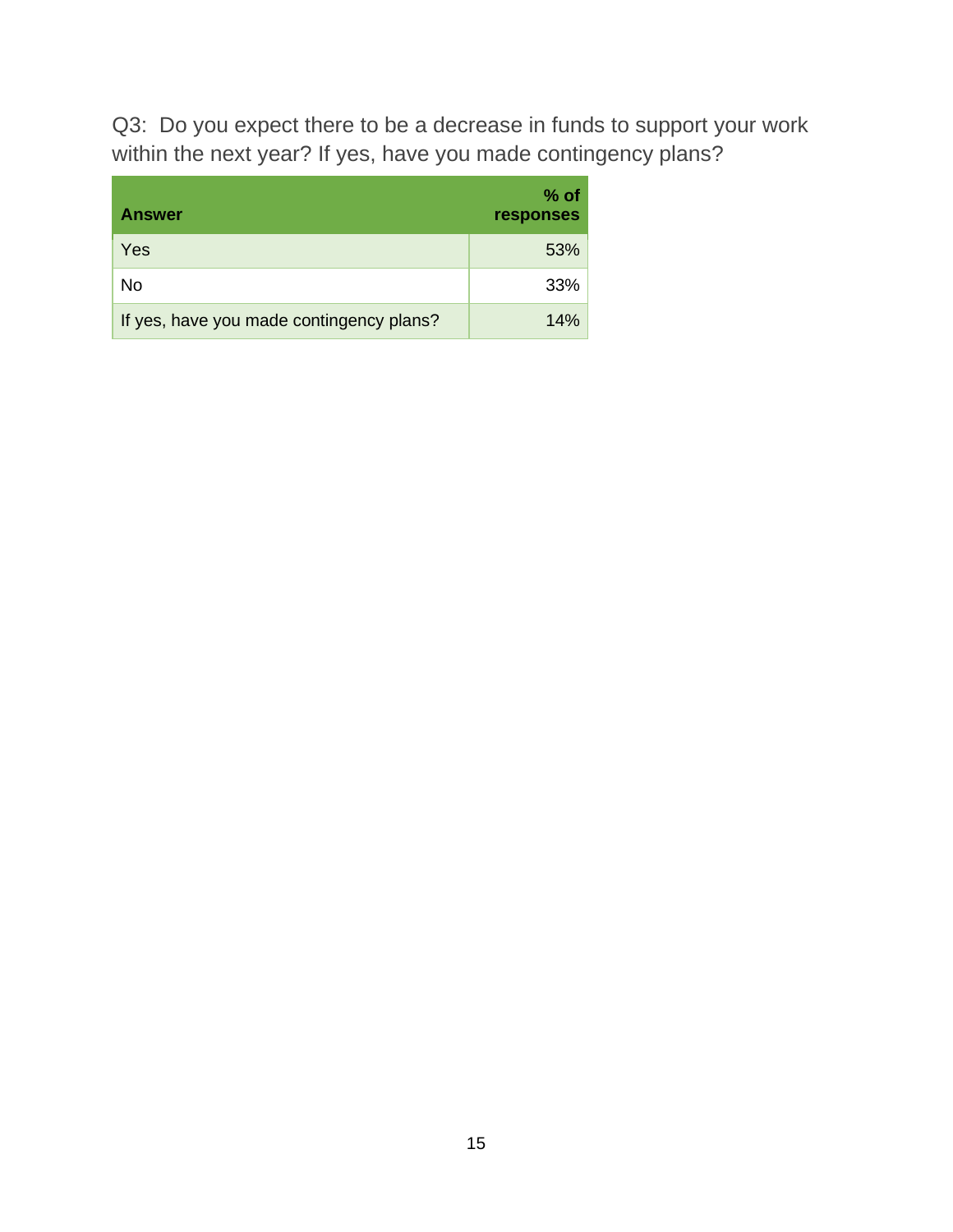#### Q4: What are some interactions or connections between COVID-19, climate, and conservation that you have observed?

| <b>Theme</b>                                                                                                                                                               | $%$ of    |
|----------------------------------------------------------------------------------------------------------------------------------------------------------------------------|-----------|
|                                                                                                                                                                            | responses |
| <b>GETTING THINGS DONE</b>                                                                                                                                                 |           |
| Reduced/delayed/impeded research, education, job losses, planning and<br>conservation action and funding, priorities shifting away from climate<br>adaptation/conservation | 20%       |
| Impacts of covid and climate both disproportionately impact minority or poorer<br>communities, but raising awareness of environmental justice issues                       | 7%        |
| Reduced interest in wildlife, decreased contributions to wildlife NGOs, or eco-<br>tourism, leading to reduced conservation/protection                                     | 6%        |
| Covid distracts from conservation or gives governments excuses to ignore it                                                                                                | 3%        |
| Restructuring of how we work                                                                                                                                               | 4%        |
| Response to human or natural disaster increases covid exposure, or is limited<br>by covid                                                                                  | 2%        |
| <b>DIRECT IMPACTS</b>                                                                                                                                                      |           |
| Increased outdoor recreation, appreciation of nature                                                                                                                       | 13%       |
| Increased outdoor recreation and human impacts (on top of climate change<br>stress)                                                                                        | 13%       |
| Increased illegal dumping, recycling due to facilities shutdowns                                                                                                           | 2%        |
| Reduced human pressure (emissions, recreation, traffic) benefiting the<br>environment, some species                                                                        | 13%       |
| <b>BROADER HUMAN DIMENSIONS</b>                                                                                                                                            |           |
| Parallels between covid and climate risk perceptions, valuing of science, and<br>public policy failures                                                                    | 7%        |
| Radical actions or altered lifestyles can make a difference                                                                                                                | 2%        |
| More interest in food security, local gardening, etc.                                                                                                                      | 3%        |
| Increased awareness of zoonotic diseases                                                                                                                                   | 3%        |
| Both global scale crises, both reveal lack of resilience in systems                                                                                                        | 3%        |
| Each makes the other worse                                                                                                                                                 | $1\%$     |

Q5: What does the path back from the obstacles listed in Questions 2 & 3 look like to you, in your line of conservation-oriented work? Do you think there are opportunities to move in this direction?

| <b>Theme</b>                                              | $%$ of<br><b>responses</b> |
|-----------------------------------------------------------|----------------------------|
| <b>Funding concerns</b>                                   | 38%                        |
| Expanded use of technology for meetings or data gathering | <b>20%</b>                 |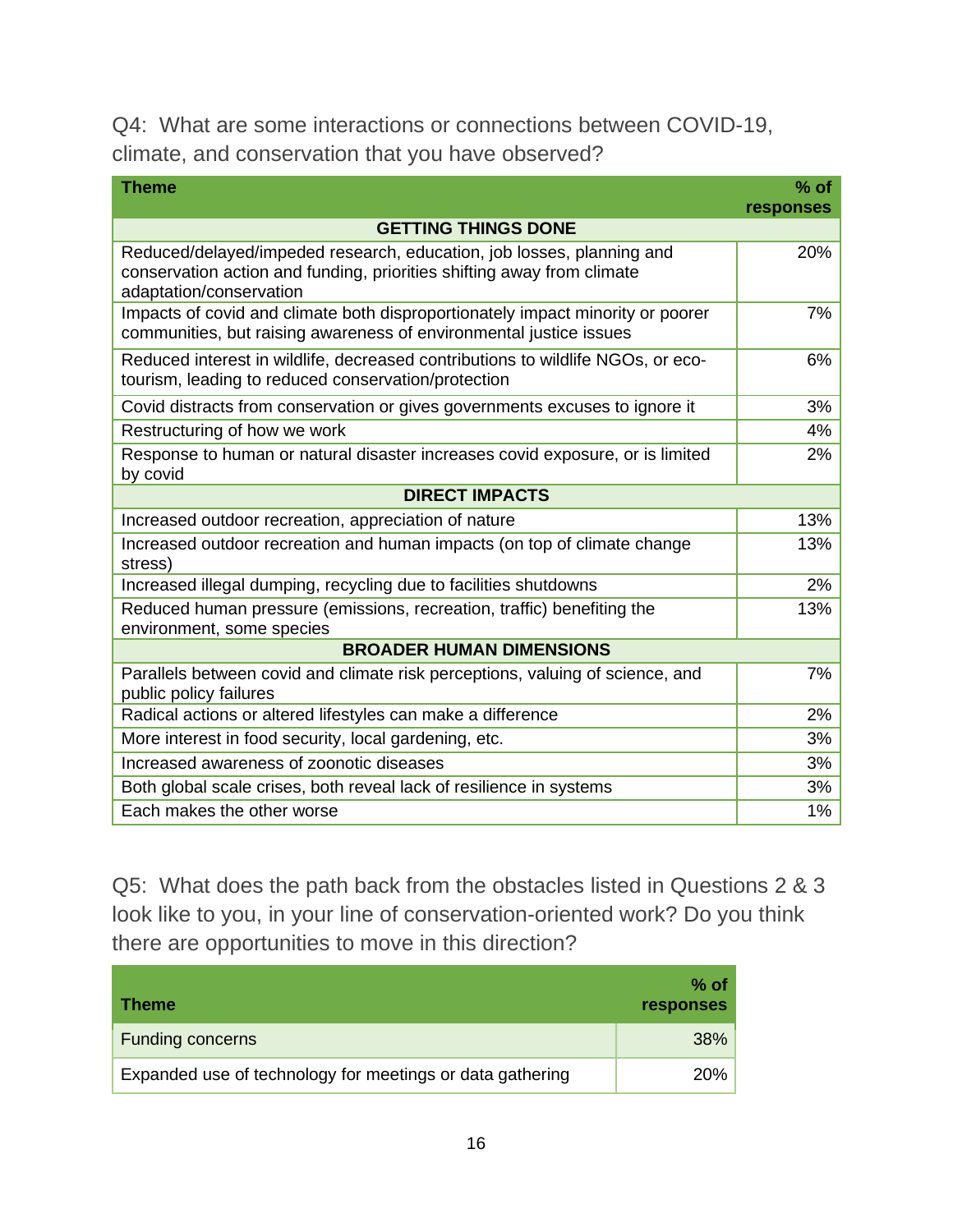| Research / field work interruption               | 13%   |
|--------------------------------------------------|-------|
| Desire for political change                      | 10%   |
| Increase in outdoor recreation                   | 8%    |
| Need to rethink/change things                    | 7%    |
| Reconsider our priorities                        | 4%    |
| Diversity, equity & inclusion                    | $1\%$ |
| Loss of quality in goods and services we provide | $1\%$ |

Q6: What can practitioners in the fields of climate change adaptation and conservation learn from the COVID-19 pandemic?

| <b>Idea Group</b> | <b>Ideas</b>                                                                                                                                                           | $%$ of<br>responses |
|-------------------|------------------------------------------------------------------------------------------------------------------------------------------------------------------------|---------------------|
| <b>PLANNING</b>   | Shows the value of advance planning, preparation, and organization.                                                                                                    | 9%                  |
|                   | Need to plan at global scales                                                                                                                                          | 7%                  |
|                   | Consider cultural and societal divides and meet the needs of<br>marginalized communities. Work with social justice movements and<br>elevate minority and youth voices. | 7%                  |
|                   | Scientific understanding is important                                                                                                                                  | 5%                  |
|                   | Everything is connected and interrelated. We need holistic,<br>multidisciplinary approaches and solutions.                                                             | 5%                  |
|                   | Work with local communities, organizations, and scientists; with the<br>local people in charge                                                                         | 3%                  |
|                   | Prevention and adaptation are both important                                                                                                                           | 2%                  |
|                   | Build resilience into plans and actions, prepare for the unexpected<br>(have alternate plans), and be willing to adapt as needed                                       | 2%                  |
|                   | Need to be innovative in ways to carry out research, and consider<br>different perspectives                                                                            | 2%                  |
|                   | Importance of community (e.g. of practice)                                                                                                                             | 2%                  |
|                   | Need to act, not just study and plan. Quick and decisive action is<br>important.                                                                                       | 2%                  |
|                   | Must prepare for, and deal with, multi-crisis scenarios                                                                                                                | 1%                  |
|                   | We can make quick and substantial changes in a crisis. People can<br>work together to solve big problems.                                                              | 9%                  |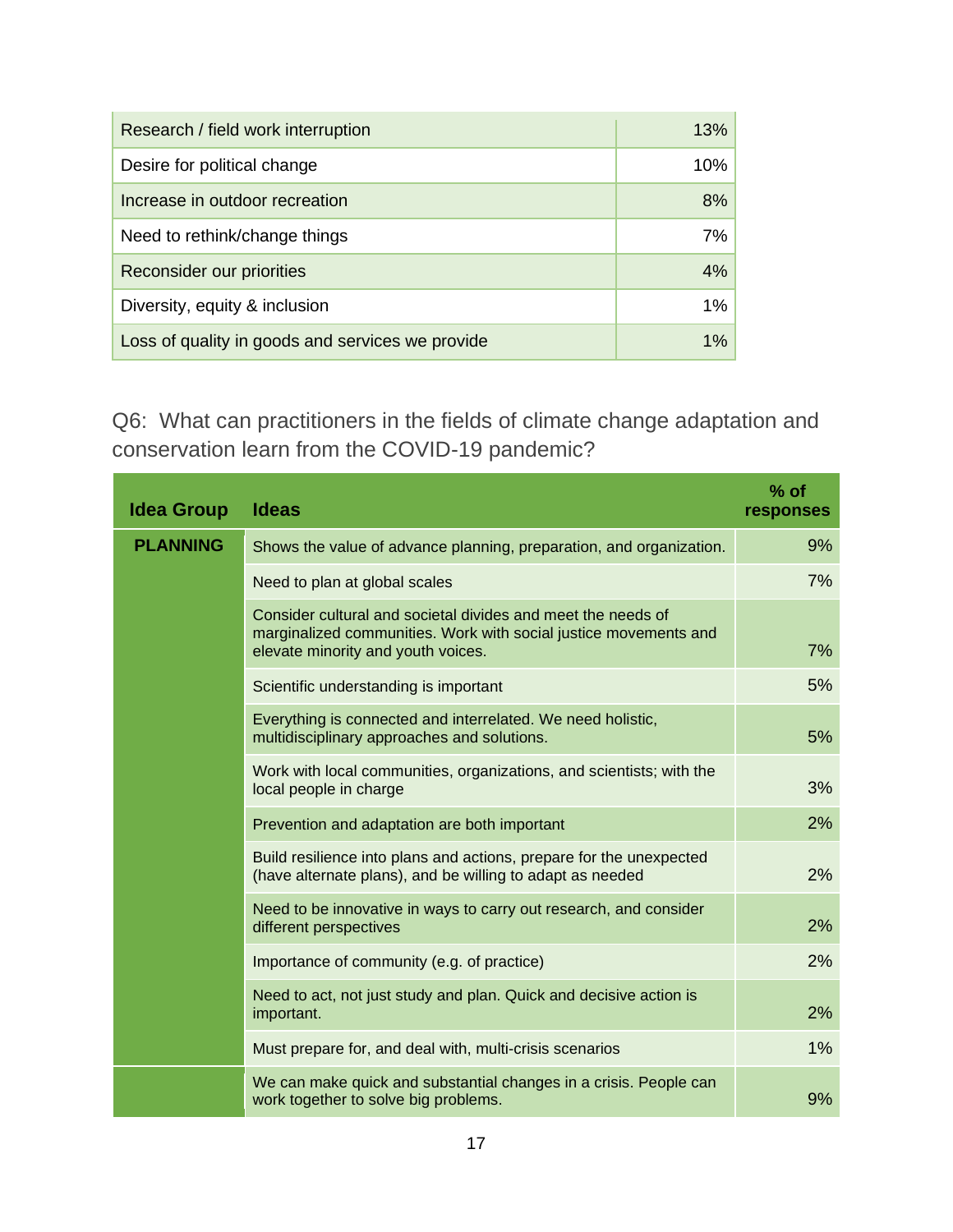| <b>OPPOR-</b>                    | Emergencies/crises can rapidly change priorities and perceptions                                                                                                                                                         | 6%  |
|----------------------------------|--------------------------------------------------------------------------------------------------------------------------------------------------------------------------------------------------------------------------|-----|
| <b>TUNITY</b>                    | Strong leadership is needed on a large scale                                                                                                                                                                             | 2%  |
|                                  | Our perception of how society must be structured can shift quickly<br>and dramatically given the appropriate social forces.                                                                                              | 1%  |
|                                  | We should make the best of this time of transition and change things<br>now.                                                                                                                                             | 1%  |
| <b>COMMUNI-</b><br><b>CATION</b> | Need to improve science and risk communication with public and<br>policymakers and convince them to act                                                                                                                  | 16% |
|                                  | The pandemic is an example of environmental impacts to people.<br>Exposure to new and emergent diseases including zoonotics might<br>be accelerated through climate change and other environmental<br>impacts.           | 5%  |
|                                  | The pandemic demonstrates that outdoor recreation and public<br>access to nature are necessities; and the increase of people getting<br>outdoors and appreciating nature may be a new source of<br>conservation support. | 4%  |
|                                  | Illustration of the global connections that affect people and unite<br>them                                                                                                                                              | 3%  |
|                                  | Communicate data visually for maximum impact to broad audiences.                                                                                                                                                         | 2%  |
|                                  | Tell the stories of connections between actions and impacts.                                                                                                                                                             | 2%  |
|                                  | Life as we know it is precarious/fragile                                                                                                                                                                                 | 2%  |
|                                  | Make all important information readily available online and offer<br>multiple opportunities for virtual communication.                                                                                                   | 1%  |
|                                  | Flattening the curve messaging as it relates to climate change<br>messaging                                                                                                                                              | 1%  |
| <b>OBSTACLES</b>                 | People mainly think about their immediate circumstances, not the<br>future or broad geographies, and are resistant to changes in<br>behavior.                                                                            | 5%  |
|                                  | The U.S. and state governments may not address crises with<br>science-based solutions. Collaboration between countries seems to<br>be falling apart.                                                                     | 3%  |
|                                  | Need more funding for climate adaptation and conservation. Seek<br>non-traditional sources of funding.                                                                                                                   | 2%  |
|                                  | Increased recreation use has negative ecosystem impacts                                                                                                                                                                  | 2%  |
|                                  | People don't make decisions rationally                                                                                                                                                                                   | 1%  |
|                                  | Societies and policies are too often reactionary.                                                                                                                                                                        | 1%  |
|                                  | Perceived and real job issues can be used and will be used as a<br>lever against conservation and climate adaptation.                                                                                                    | 1%  |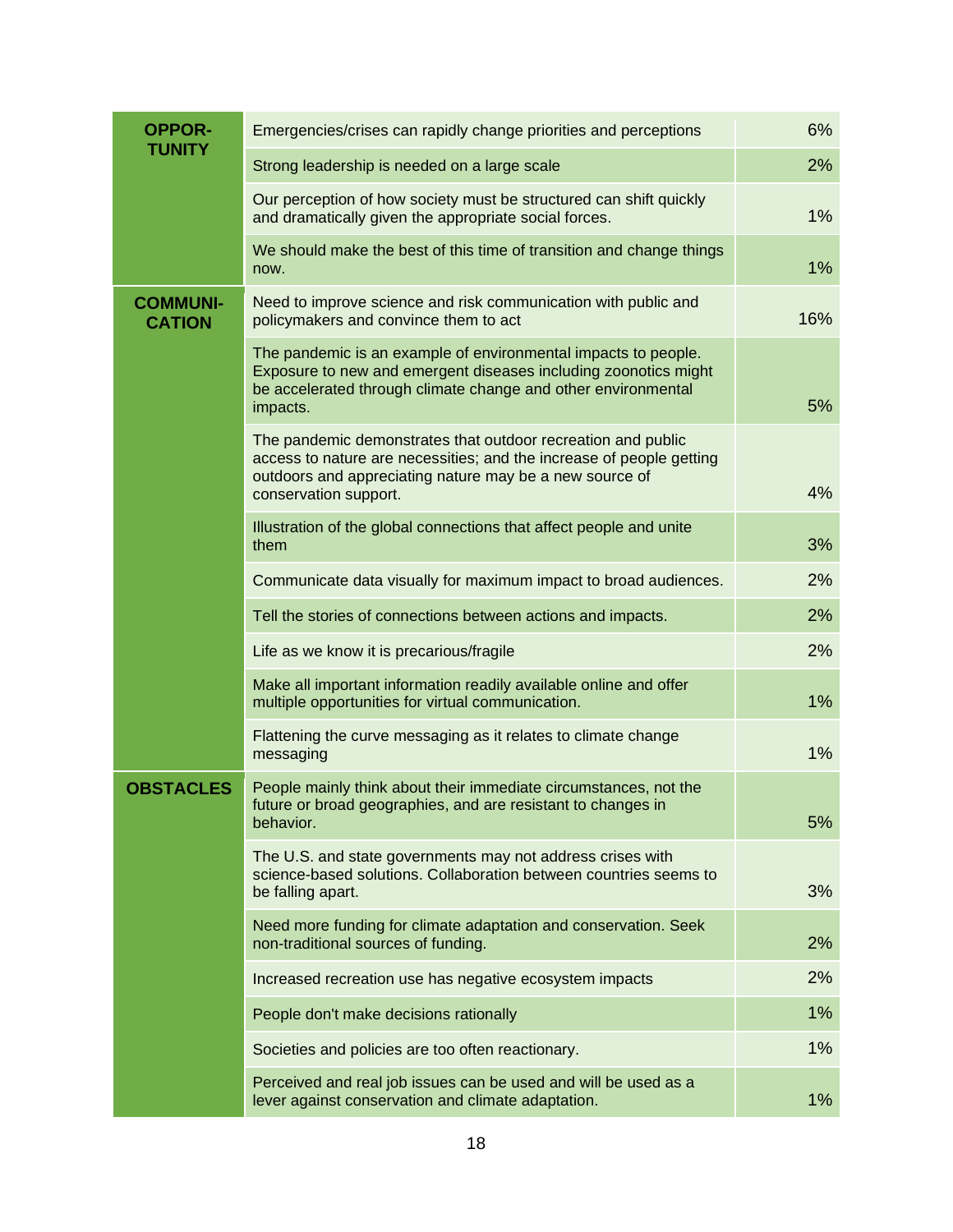|                                | Must focus on biggest polluters first (before individuals)                                                                                                                                 | $1\%$ |
|--------------------------------|--------------------------------------------------------------------------------------------------------------------------------------------------------------------------------------------|-------|
|                                | Efforts to reduce emissions and atmospheric CO2 can be<br>successful, but must be sustained                                                                                                | $1\%$ |
|                                | Drought of conservation resources in the future.                                                                                                                                           | $1\%$ |
| <b>FUTURE</b><br><b>LIVING</b> | Telework & teleconferences can reduce carbon emissions and can<br>also be accessible to people without the means to travel. Need to<br>ensure everyone has adequate internet connectivity. | 7%    |
|                                | Native plants and wildlife can thrive with less human presence and<br>movement, but need to control invasive weeds and enforce laws<br>(e.g. against poaching)                             | 4%    |
|                                | Reducing power consumption also decreases pollution                                                                                                                                        | 2%    |
|                                | Adequate sanitation and health programs are necessary                                                                                                                                      | 2%    |
|                                | Focus on restoring the rights of people (especially the most<br>vulnerable) and nature over corporate profit and GDP as measures<br>of success.                                            | $1\%$ |
|                                | Local food production provides resilience against global shocks                                                                                                                            | 1%    |

#### Q7: What are keystones of an 'ideal' future for conservation, climate change, and humanity?

This was an open-ended question, and thus drew a wide variety of responses. Some respondents called for a shift in societal values, better leadership, or increased reliance on science in decision-making, while others enumerated more concrete actions to mitigate and adapt to climate change, increase awareness, conserve land and species, and build a more sustainable and inclusive economy. The responses broke down roughly into five different themes:

- 1. The largest category of responses were action-oriented, and there was quite an array, ranging from targeted and specific to very broad-scale. These fell into further subdivisions, which each corresponded to about 6 to 10 individual action-oriented responses:
	- a. Mitigate climate change
	- b. Adapt to climate change
	- c. Reduce population growth and consumption to lessen pressure on resources
	- d. Sustainability and conservation practices, such as slowing habitat loss and engaging in ecological restoration
	- e. Diversity, equity, inclusion, and justice several responses specifically mentioned ending discrimination and being more inclusive, especially within the conservation and climate change communities
	- f. Increasing engagement and public awareness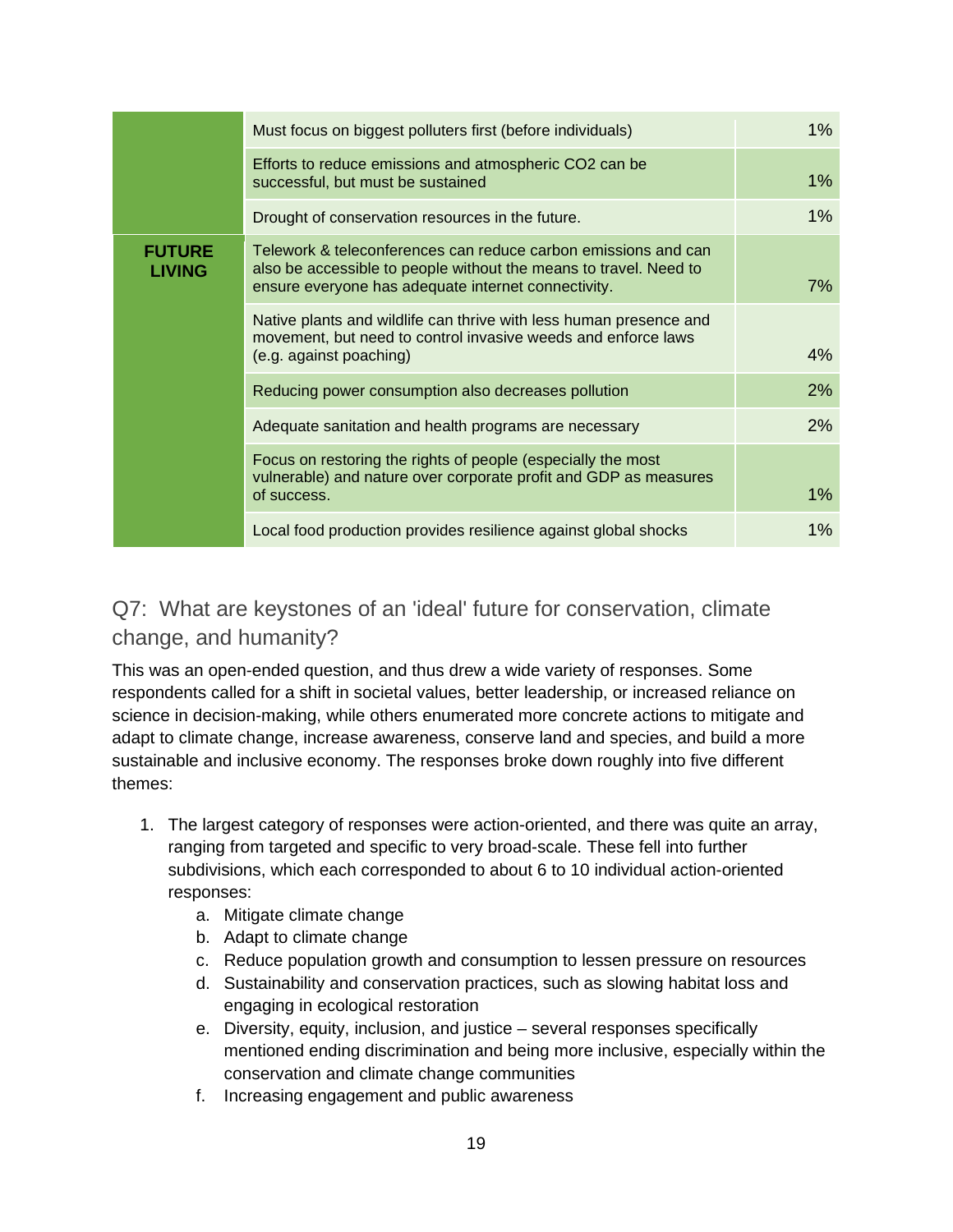- g. Increasing conservation funding and identifying new sources of funding
- h. Systemic changes several responses called for big or multi-sector shifts in the economy & society
- 2. Need for a change in values or thinking 37 answers in some way indicated a need for a paradigm shift in our values. There were many calls for more flexibility, humility, and a better relationship with each other and with nature.
- 3. Over a dozen respondents cited the need for more and better science, and more widespread acceptance of science and use of it in decision-making.
- 4. A call for better leadership and government (8 answers)
- 5. "Unsure" (4 answers)

Note: because some individual responses were multifaceted, covering multiple topics or actions, the number of "responses" exceeds the number of individual respondents.

Q8: If funding were no obstacle, what conservation issue would you like most to study, and what type of expertise would you want on your research dream team?

| Theme                                                                                                                                                 | $%$ of<br>responses |  |
|-------------------------------------------------------------------------------------------------------------------------------------------------------|---------------------|--|
| <b>Incorporating Humans into Research</b>                                                                                                             |                     |  |
| Reaching the public with your work/Human Dimensions/Social Science/Env.<br>Justice or holistically combining science with human beings, including TEK | 22%                 |  |
| Combining transformational policy, infrastructure, economics, human<br>dimensions, agriculture, and/or conservation science                           | 15%                 |  |
| Humans as Drivers                                                                                                                                     | 9%                  |  |
| <b>Ecosystems</b>                                                                                                                                     |                     |  |
| Ecosystem Transformation/Flows and multiple ecosystems in a landscape                                                                                 | 9%                  |  |
| Global or land/sea conservation reserve networks or restoration networks                                                                              | 7%                  |  |
| Invasive species                                                                                                                                      | 6%                  |  |
| Increasing the depth and breadth of management decision space using already<br>produced knowledge                                                     |                     |  |
| Global-Sized Studies of Biodiversity/Wildlife                                                                                                         | 7%                  |  |
| Digesting, creating management-specific information, or implementing science                                                                          | 3%                  |  |
| Dealing with data size, age, use                                                                                                                      | 1%                  |  |
| <b>Wildlife Populations</b>                                                                                                                           |                     |  |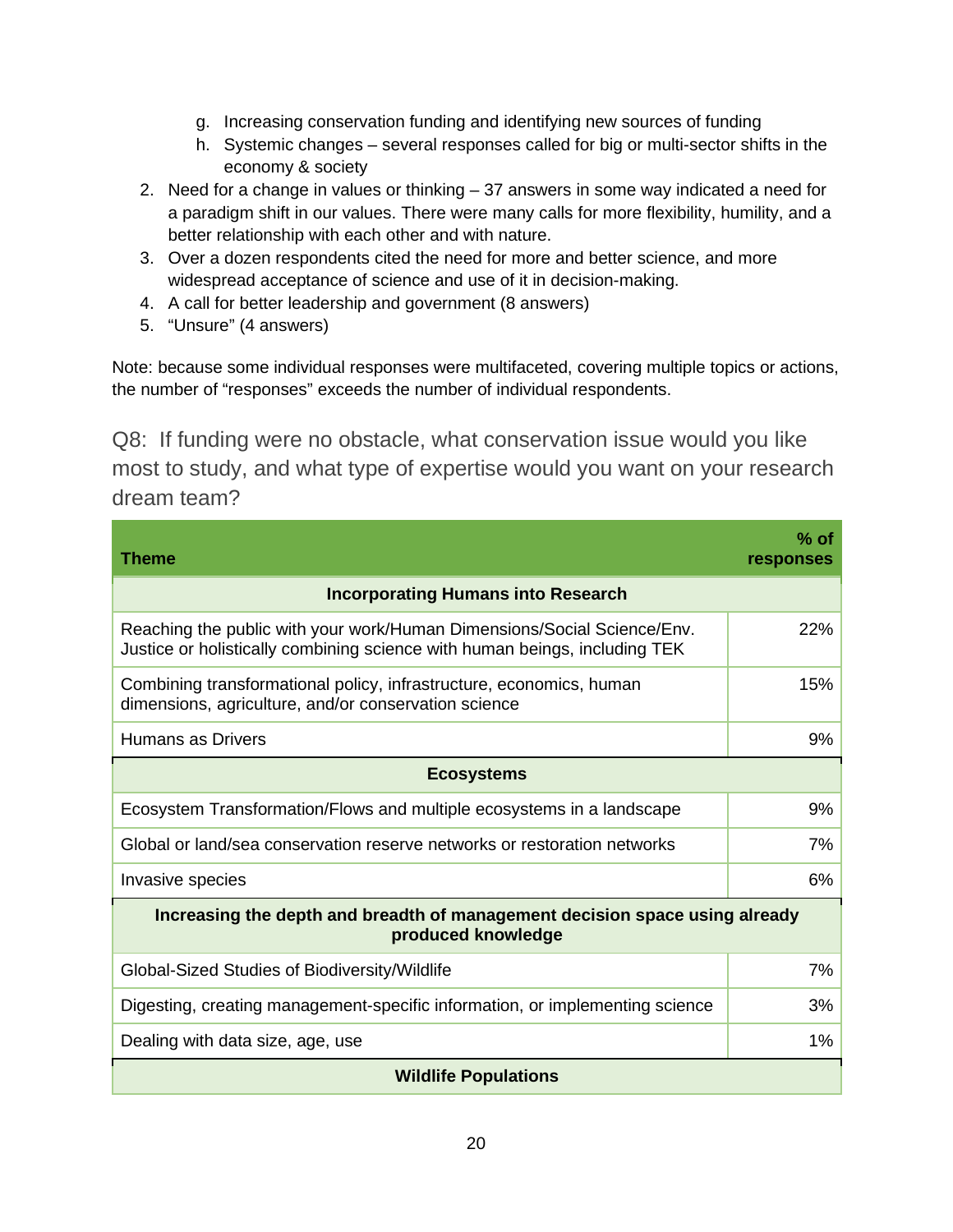| Long term climate and physiology, movement, genetics<br>(Sensitivity/Exposure/Adaptive Capacity) |    |  |
|--------------------------------------------------------------------------------------------------|----|--|
| <b>Fisheries/Aquatic</b>                                                                         |    |  |
| Freshwater and/or fisheries                                                                      | 6% |  |
| Hydrology                                                                                        | 5% |  |
| Marine-specific                                                                                  | 2% |  |

Q9: If the Network hosted a virtual roundtable discussion on conservation and climate change in the time of COVID-19, what would you want to discuss?

Note: because some individual responses were multifaceted, covering multiple topics or actions, the number of "responses" exceeds the number of individual respondents.

| <b>Major Themes</b>                                  | <b>Sub-Themes</b>                                                                                      | <b>Count</b>   |
|------------------------------------------------------|--------------------------------------------------------------------------------------------------------|----------------|
| Leveraging<br>opportunities                          | Catalyze, maintain, and strengthen collaboration                                                       | 3              |
|                                                      | Leveraging environmentally friendly practices into the<br>future (e.g., teleworking, reduce emissions) | $\overline{7}$ |
|                                                      | What lessons learned can we apply in the future?                                                       | 12             |
| <b>Conservation in Action</b>                        | Relevance of conservation in this moment                                                               | $\overline{2}$ |
|                                                      | What is working? Success stories                                                                       | 3              |
|                                                      | Tangible actions                                                                                       | $\overline{7}$ |
|                                                      | Impacts to recreation                                                                                  | 3              |
|                                                      | New, creative ways people are working or collaborating                                                 | 5              |
|                                                      | How to move conservation forward with limited funding                                                  | $\overline{2}$ |
|                                                      | How to prioritize conservation actions in this time                                                    | 3              |
|                                                      | Impacts to the next generation of conservationists                                                     | 1              |
| <b>Public Outreach &amp;</b><br><b>Communication</b> | Communicating ecosystem benefits/relevance of<br>conservation to people                                | $\overline{7}$ |
|                                                      | Improving science literacy                                                                             | 3              |
|                                                      | General call for outreach                                                                              | 9              |